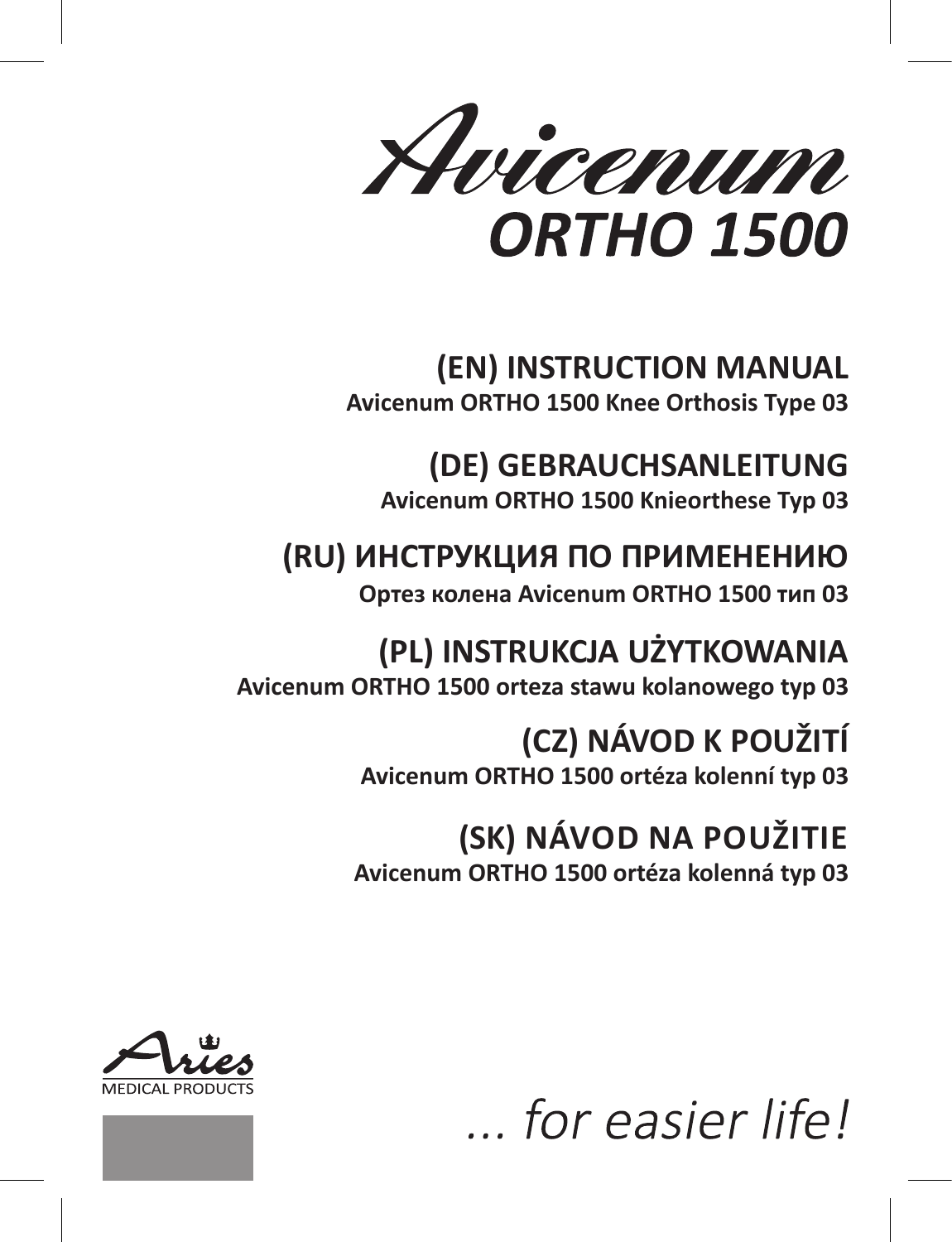# **(EN) Dear customer,**

In your hands, you are now holding a knee orthosis for post-operative and post-traumatic therapy. You can maximize the benefits of the product by its proper use and maintenance.

**Avicenum ORTHO 1500 Knee Orthosis Type 03** is manufactured by the flat knitting technology. The materials used are non-irritating and latex-free. The orthosis is reinforced on the sides with metal supports with a biaxial joint. In the patellar part, the product is completed with a circular silicone pad that slightly compresses the patella and ensures its correct position in the knee joint during movement. In the upper and lower part, the product is supplemented with velcro straps. The mechanism behind the effects of the product is based on the compressive action in the knee area which produces the desired therapeutic effect. In order to achieve the desired effects, you must select the correct size of the product. The product is most effective during physical strain. The product is also suitable for sports activities. You should remove the product during longer breaks. **Avicenum ORTHO 1500 Knee Orthosis Type 03** is a medical device intended for use both at home and in medical facilities.

#### **Product name: Avicenum ORTHO 1500 Knee Orthosis Type 03**

#### **Product variants:**

• Double-sided, straps, biaxial joint, silicone pad, sizes XS – 5XL

#### **Intended use:**

A medical device designed to support the knee during post-traumatic and post-operative therapy, in case of flabby muscles, inflammation, or injury to knee ligaments and tendons and to prevent swelling. This product is also suitable for sports activities as a therapeutic or preventive aid.

#### **Indications:**

- Acute or chronic knee instability
- Treatment after severe or mild distortions of the knee (sprain)
- Knee post-traumatic swelling
- Patellofemoral pain syndrome
- Patella chondropathy
- Meniscopathy
- Knee swelling in arthritis or arthrosis
- Treatment after surgery or fracture of the knee
- Painful syndromes of the knee
- Prevention of knee injury
- Knee ligaments instability

If this is the first time you use the product, consult your doctor or have your medical condition regularly examined.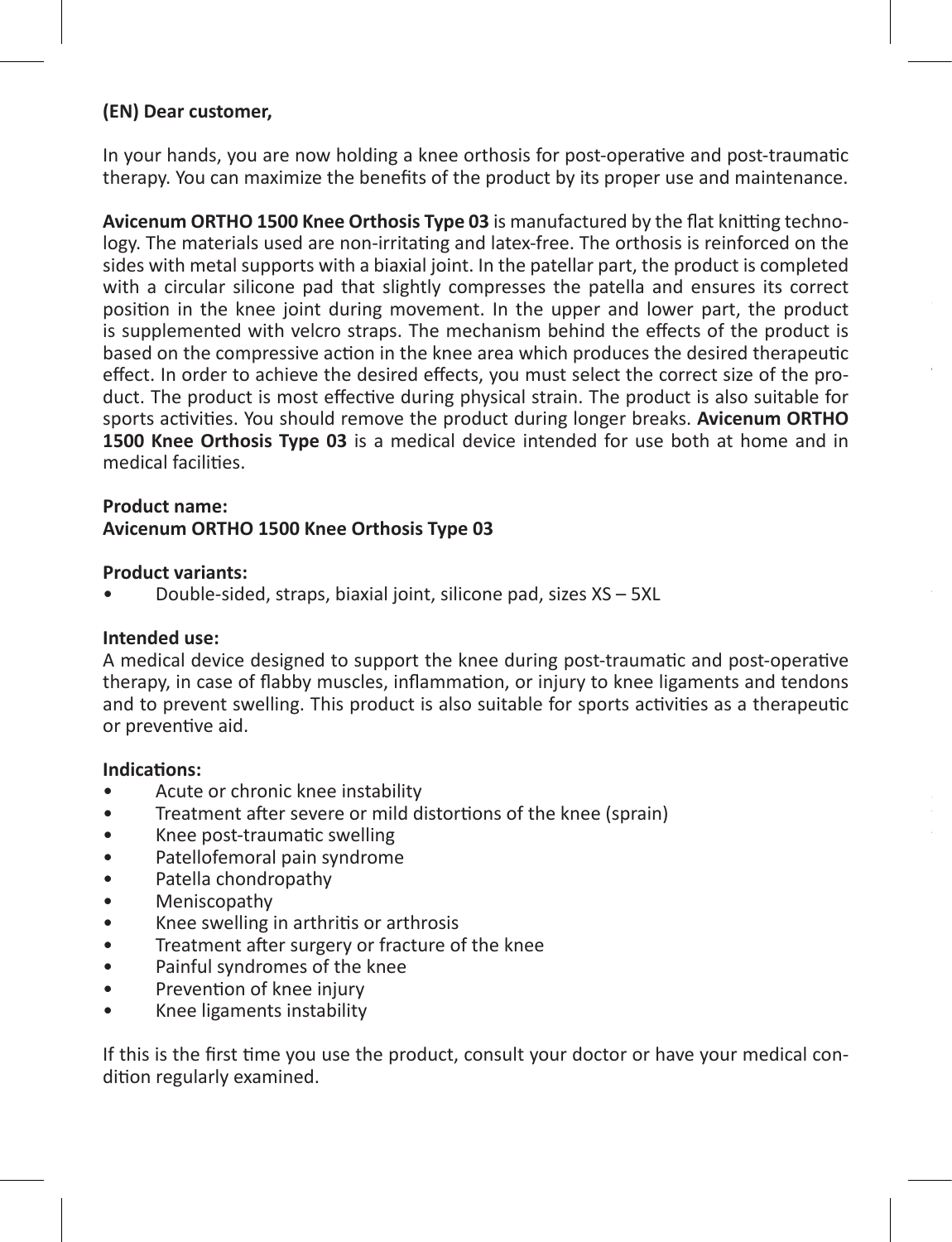## **Contraindications:**

- Skin diseases or injuries in the knee area
- Acute weeping skin manifestations
- Hypersensitivity to materials used
- Lymphatic drainage disorders and unspecified swelling of the soft tissue in the knee area
- Limb sensitivity disorders, peripheral neuropathy (e.g., in diabetes mellitus or varicose veins)

Your doctor should consider the use of the product in view of the known contraindications and possible risks compared to the product's therapeutic benefits.

### **Target group:**

Patients with knee instability, patients undergoing post-operative or post-traumatic therapy of the knee, and patients with the above indications. The product is intended for use on healthy, intact skin. The product is intended for all age groups and both sexes. The product may be used in pregnancy without limitation.

#### **Side effects:**

Side effects may occur especially when using a wrong size of the product or if the product is used outside strenuous activities. If the product is too tight, there may be pressure sores, impaired blood circulation due to compression of blood vessels, or deterioration of sensitivity due to excessive compression of the nerves. Sensitive and hypersensitive individuals may experience skin irritation (redness, itching, or blistering) at the point of contact of the product with the skin.

#### **How to choose the correct size:**

In order to achieve the desired effects, you must select the correct size of the product. Determine the size by measuring the circumference at the points indicated in the figure.

#### **Note:**

Any swelling or instability of the knee should be examined by your doctor. If this is the first time you experience swelling or instability of the knee, consult your doctor before using the product. Do not use the product if you do not know the cause of the swelling or instability of the knee. Always consult your doctor before combining the product with other medical devices (e.g., compression stockings).

- Use a tape measure.
- Take the measurements standing up, preferably in the morning right after waking up.
- Get assistance from another person.
- Measured values may change during the therapy always verify the correct size before using a new product.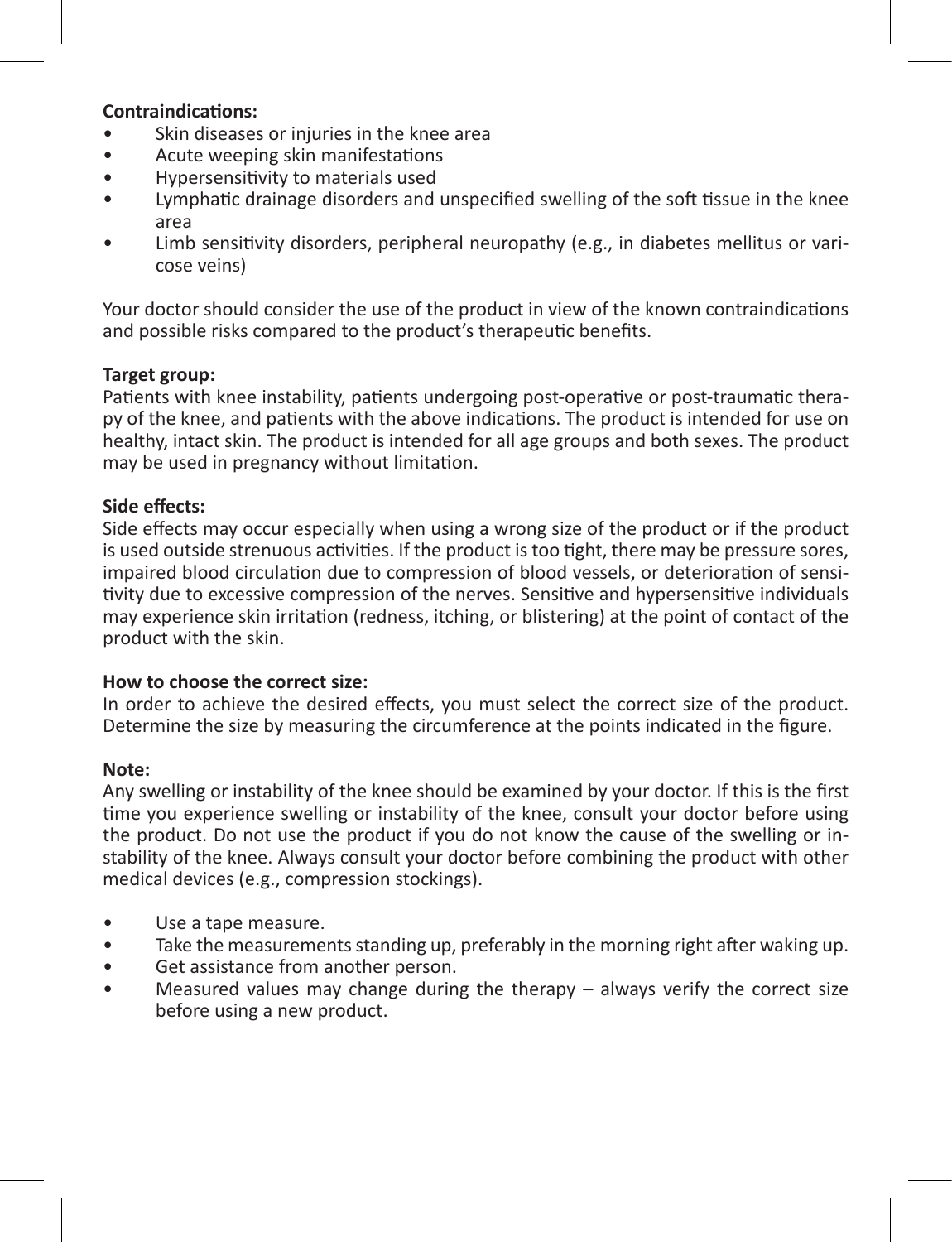|            | Circumference 18 cm<br>above the centre of the<br>knee joint (cm) | Circumference 13 cm<br>below the centre of the<br>knee joint (cm) |    |
|------------|-------------------------------------------------------------------|-------------------------------------------------------------------|----|
| XS         | $38 - 41$                                                         | $28 - 31$                                                         |    |
| S          | $41 - 44$                                                         | $31 - 34$                                                         |    |
| м          | $44 - 47$                                                         | $34 - 37$                                                         |    |
| L          | $47 - 50$                                                         | $37 - 40$                                                         |    |
| <b>XL</b>  | $50 - 53$                                                         | $40 - 43$                                                         | 53 |
| <b>XXL</b> | $53 - 56$                                                         | $43 - 46$                                                         |    |
| 3XL        | $56 - 59$                                                         | $46 - 49$                                                         |    |
| 4XL        | $59 - 62$                                                         | $49 - 52$                                                         |    |
| 5XL        | $62 - 65$                                                         | $52 - 55$                                                         |    |

**If you are on the border between two sizes**, choose the bigger one. If you have difficulties choosing the size of the product, visit a specialized medical supplies store or directly the manufacturer.

**If you have difficulties putting on the product**, visit a specialized medical supplies store and request a demonstration of the correct method of applying it.

## **With a correctly selected size:**

- You should feel noticeable but not unpleasant pressure at the knee area
- The product does not slide or roll down when walking
- The product does not choke at any point

Size and manufacturer information can be found on the tag sewn at the top edge of the product

#### **Method of use:**

Grab the product by the side metal supports in their upper part and then gradually pull the product over the knee so that the circular silicone pad fits to the patella. Never use force. It is best to put on the product in the morning (while sitting) before any physical strain. When putting on, the product may not come into contact with sharp objects (e.g., jewellery) or long nails.

Stretch the product evenly without creases for effective distribution of pressure. Finish by tightening the velcro straps so that you feel mild pressure.

If you use body cosmetics, wait about 15 minutes after application before you put on the product.

In the case of visible mechanical damage to the product, stop wearing it and preferably replace it with a new product.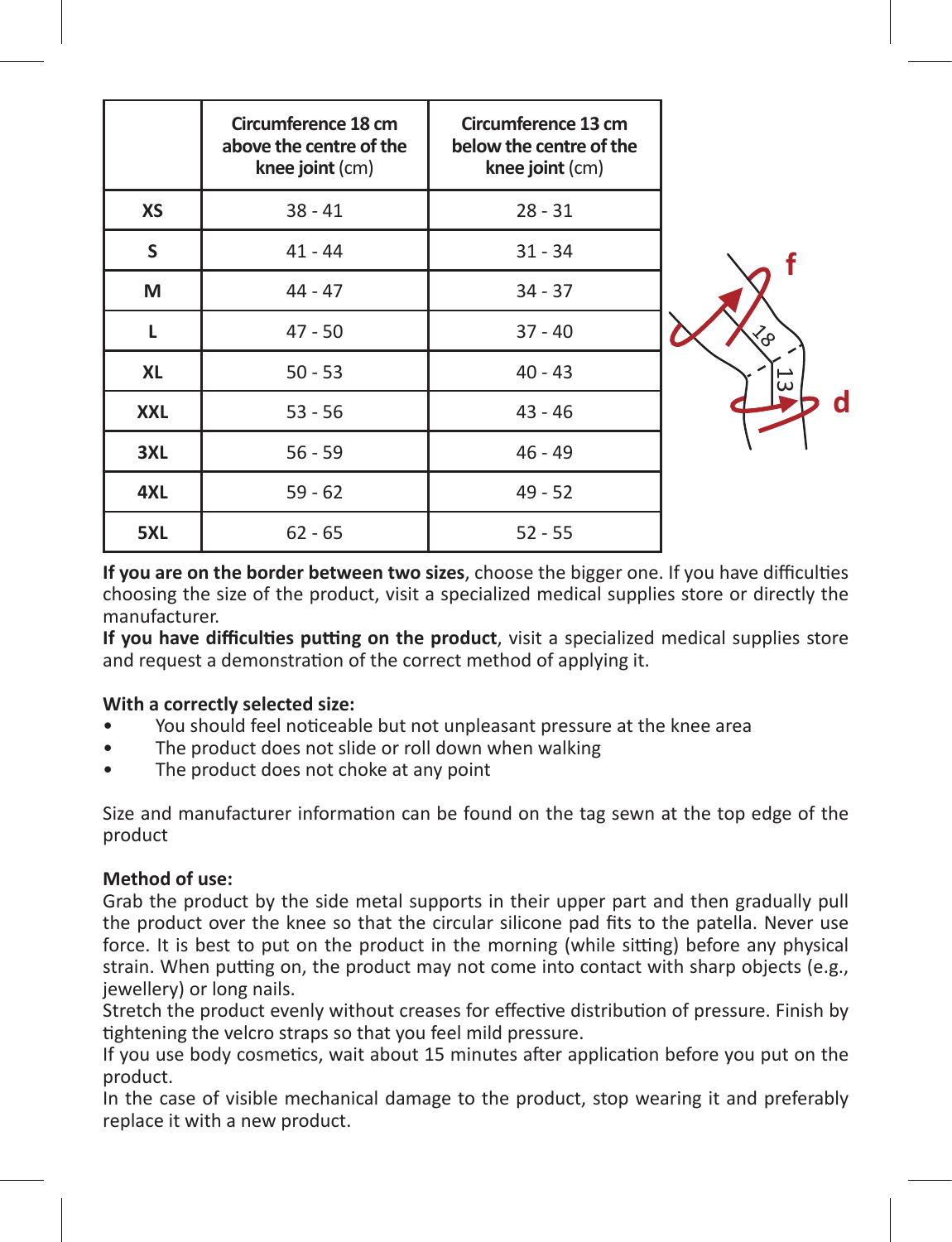# **Care and maintenance:**

**Avicenum ORTHO 1500 Knee Orthosis Type 03** is a medical device intended for repeated use by a single person. The product will maintain its properties and safety for 12 months from the first use under these conditions:

- Provided you remove the metal supports with a biaxial joint, the product can be washed in a washing machine (maximum washing temperature 30 °C, gentle cycle) in a soapy solution or using a special preparation for washing compressing stockings and orthosis using a wash bag
- Do not use fabric softeners
- Do not use centrifugation; squeeze the wet product between two towels
- Dry the product in a horizontal position away from a direct heat source (radiator, sun)
- Do not iron the product
- The maximum number of washing cycles is 120
- Store in a dry and dark place, preferably in the original packaging
- Do not interfere mechanically in the product, do not repair places damaged by use, do not cut the edges of the product
- Pay special attention to the velcro straps:

-They may get damaged if in direct contact with the knitted fabric of the product -Prevent their contact with other materials (cloths, textile fibres, dirt) as this may partially or completely degrade their properties and functionality

The product may not come into contact with organic solvents or bleaching agents

The medical device may be used safely for 24 months from the date of manufacture. This date is contained in the batch number of the device expressed as YY/MM-1234567 where YY is the year and MM the month of manufacture.

## **Care symbols:**

2008年12 Do not use fabric softeners

## **Prohibited use:**

Stop using the product immediately if:

- If it shows signs of mechanical damage (replace the product)
- Your health has deteriorated which could be associated with the use of the product -consult your doctor at once

## **Composition:**

60 % PAD Nylon, 21 % elastane LYCRA®, 19 % PES Polyester, cotton terry, silicone, metal

This medical device does not contain an active substance, including human blood or plasma derivatives, tissues or cells of human origin or derivatives thereof, tissues or cells of animal origin or derivatives thereof.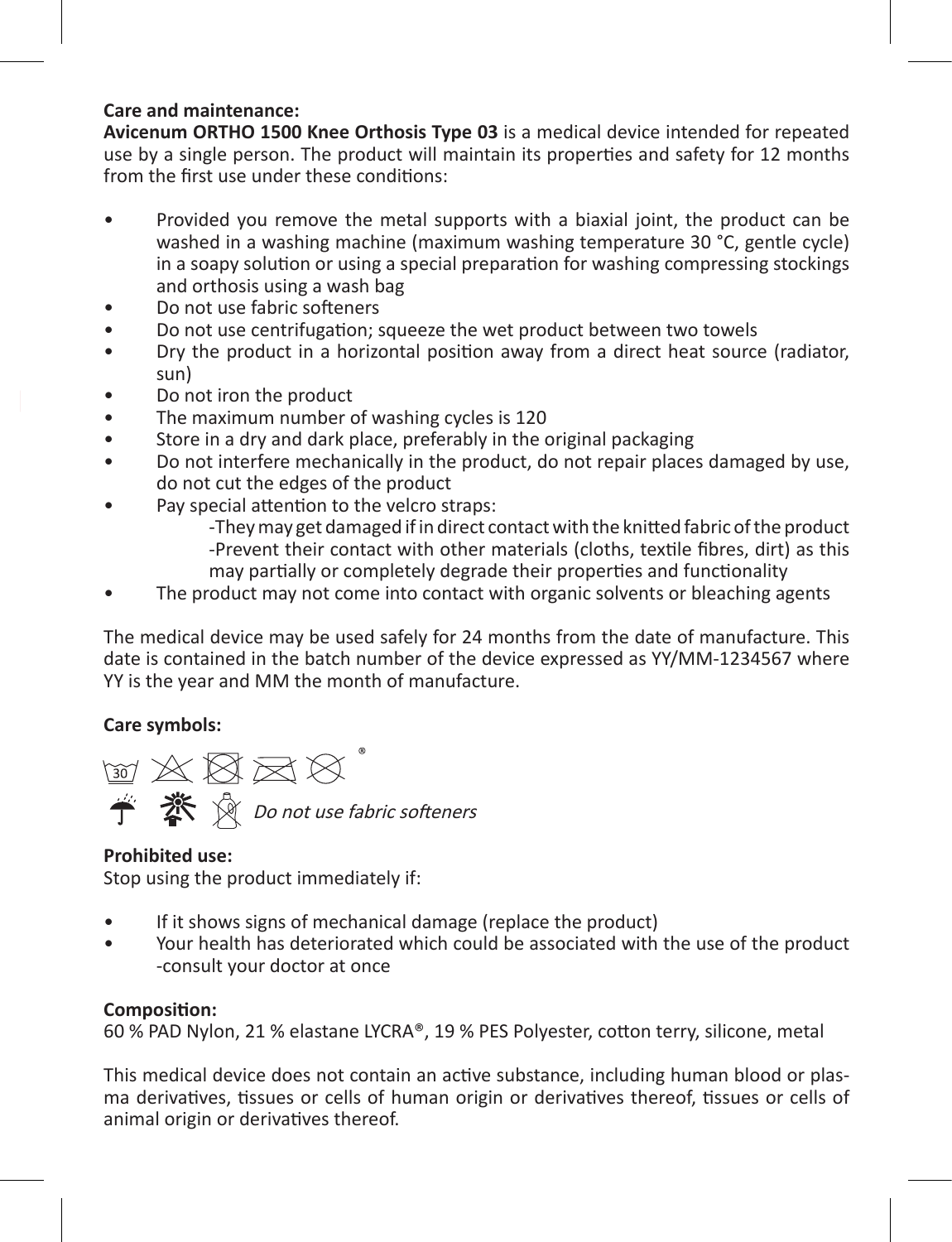# **Disposal:**

The product can be disposed of with normal household waste or in a textile waste container. Although the product is intended for use on intact skin, it could have been contaminated with body fluids during use. In that case, dispose of the product as an infectious material.

The material used is not toxic unless burned. Do not burn the used product.

**Any serious adverse event that occurs in connection with the device should be reported to the manufacturer and the competent authority of the Member State in which the user/patient is resident.**

| Státní ústav pro kontrolu léčiv, Šrobárova 48, 100 41 Praha 10<br>Česká republika |                                                                                                                                 |
|-----------------------------------------------------------------------------------|---------------------------------------------------------------------------------------------------------------------------------|
| Slovensko                                                                         | Štátny ústav pre kontrolu liečiv, Kvetná 1024/11, 821 08 Bratislava                                                             |
| Polska                                                                            | Urząd Rejestracji Produktów Leczniczych, Wyrobów Medycznych i<br>Produktów Biobójczych, Al. Jerozolimskie 181C, 02-222 Warszawa |
| Deutschland                                                                       | Das Bundesinstitut für Arzneimittel und Medizinprodukte, Kurt<br>Georg Kiesinger Allee 3, 53175 Bonn                            |
| Россия                                                                            | Roszdravnadzor, Address: 4, bld. 1, Slavyanskaya Square, Moscow,<br>109074                                                      |
| Україна                                                                           | Ministry of Health Ukraine, 7 Hrushevskoho Street, Kyiv, 01601                                                                  |
| Australia                                                                         | The Therapeutic Goods Administration, 136 Narrabundah Lane,<br>Symonston ACT 2609                                               |

 $\epsilon$ 

#### **Manufacturer:**



ARIES, a.s., Studenec 309, 512 33 Studenec Last reviewed: 01.01.2020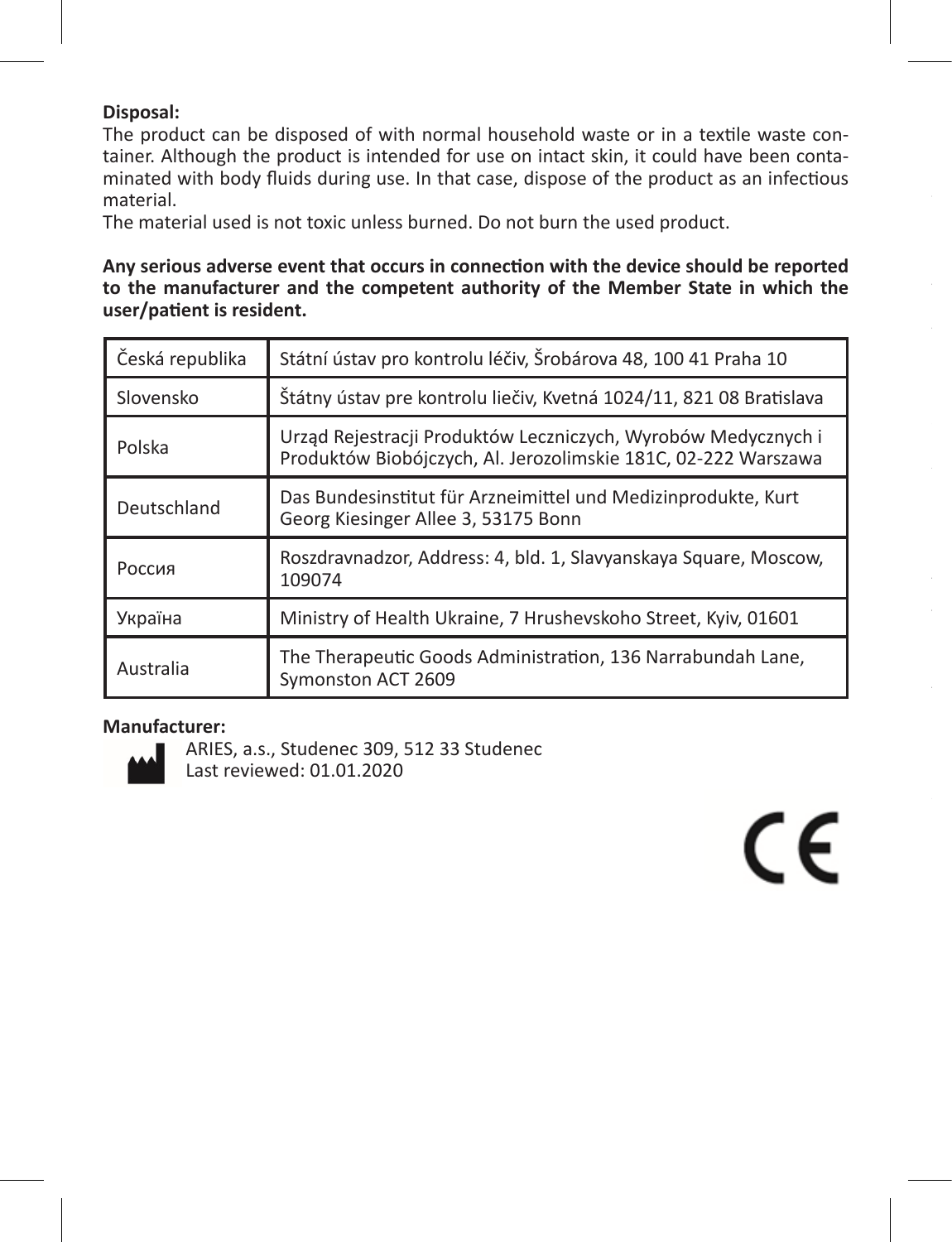# **(DE) Sehr geehrter Kunde,**

Sie halten eine medizinische Knieorthese zur unterstützenden Therapie nach Operationen und Verletzungen in den Händen. Die Gebrauchseigenschaften dieses Produkts können Sie verbessern, indem Sie es richtig pflegen bzw. anwenden.

Die **Avicenum ORTHO 1500 Knieorthese Typ 03** ist in Flachstricktechnik gefertigt. Die für ihre Herstellung verwendeten Materialien sind nicht hautreizend und enthalten kein Latex. Die Knieorthese wird an den Seiten durch Metallschienen mit Zweiachsengelenk verstärkt. Im Bereich der Kniescheibe ist eine kreisförmige Silikonpelotte eingearbeitet, die für eine mäßige Kompression der Patella und deren richtige Stellung bei der Bewegung im Kniegelenk sorgt. Zusätzlich hat die Orthese im oberen und unteren Teil Fixierbänder mit Klettverschluss. Der Wirkmechanismus der Knieorthese beruht auf der Kompressionswirkung im Kniebereich, wodurch sich der erforderliche therapeutische Effekt einstellt. Zum Erzielen des gewünschten Effekts ist es nötig, die richtige Größe zu wählen. Ihre beste Wirkung erzielt die Orthese bei körperlicher Aktivität. Die Orthese ist auch für sportliche Aktivitäten geeignet. Bei längeren Ruhepausen sollten Sie die Orthese abnehmen. Die **Avicenum ORTHO 1500 Knieorthese Typ 03** ist ein Medizinprodukt, das sowohl zur Anwendung zu Hause, als auch bei Gesundheitsdienstleistern bestimmt ist.

# **Name des Medizinprodukts: Avicenum ORTHO 1500 Knieorthese Typ 03**

## **Varianten des Medizinprodukts:**

• beidseitig, Bänder, Zweiachsengelenk, Silikonpelotte, Gr. XS – 5XL

# **Anwendungszweck des Medizinprodukts:**

Medizinprodukt, das zur Stützung des Knies bei der Therapie nach Verletzungen und Operationen sowie zur Reduktion der Entstehung von Schwellungen bestimmt ist und als Unterstützung bei einer Schwäche, Entzündung oder Verletzung der Kniebänder und -sehnen dient. Diese Orthese ist auch bei sportlicher Aktivität zur Heilung oder Prävention geeignet.

## **Indikation:**

- akute oder chronische Instabilität des Knies
- Nachbehandlung von schweren oder weniger schwerwiegenden Distorsionen (Verstauchungen) des Knies
- Schwellung des Knies nach Verletzung
- patellofemorales Schmerzsyndrom
- Chondropathia patellae (Knorpelerkrankung der Kniescheibe)
- Meniskopathie
- Schwellung des Knies bei Arthritis oder Arthrose
- Nachbehandlung von Operationen und Brüchen des Knies
- Schmerzsyndrome des Knies
- Prävention von Knieverletzungen
- Instabilität des Bandapparats des Knies
- Bei erstmaliger Anwendung der Knieorthese sollten Sie sich bezüglich der Anwen-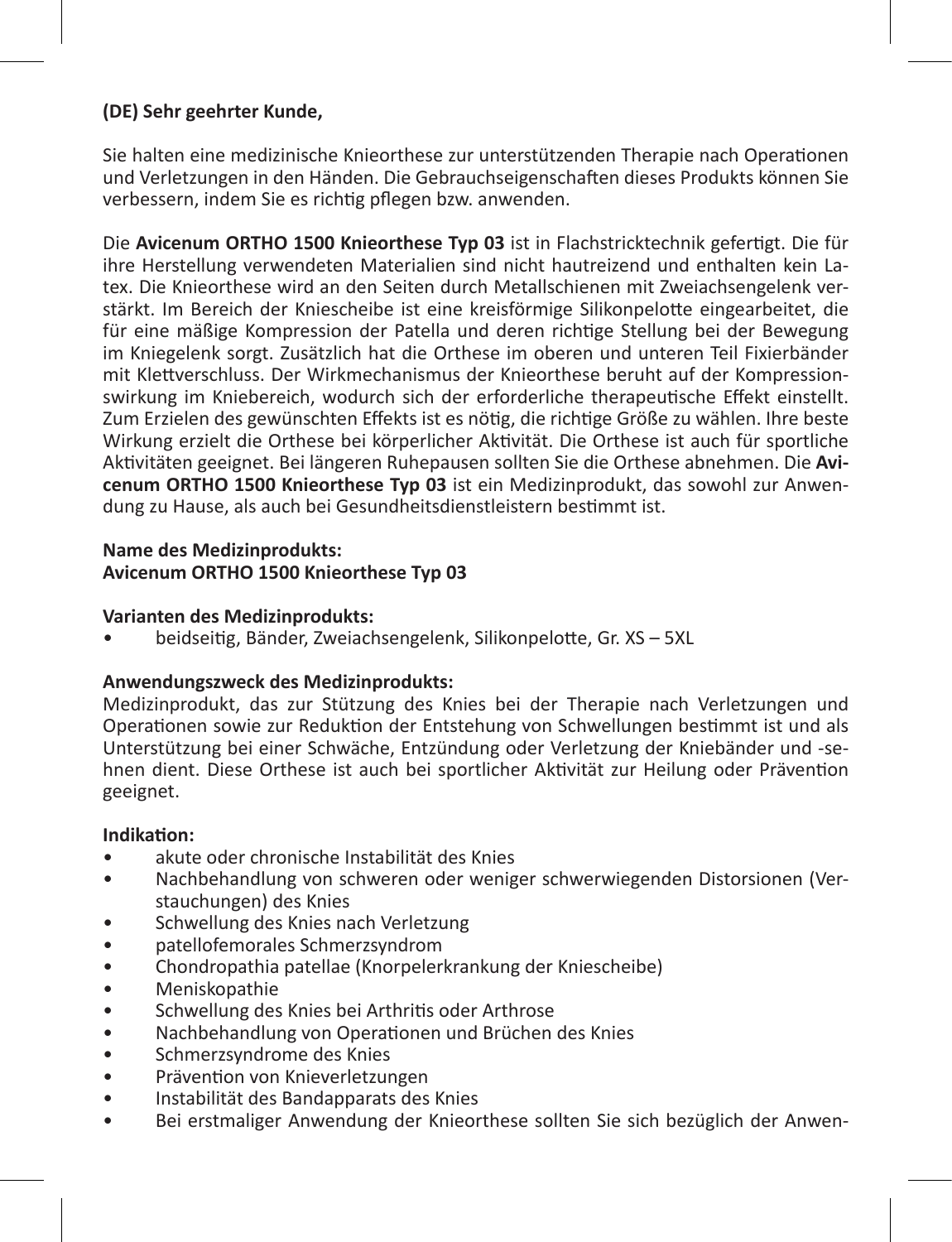dung mit Ihrem behandelnden Arzt beraten, ggf. sollte Ihr Gesundheitszustand regelmäßig ärztlich kontrolliert werden.

#### **Kontraindikation:**

- Erkrankungen oder Verletzungen der Haut im Kniebereich
- akute nässende Hautmanifestationen
- Überempfindlichkeit gegenüber den verwendeten Materialien
- Störungen des Lymphabflusses und unspezifische Schwellungen des Weichgewebes im Kniebereich
- Sensibilitätsstörungen der Gliedmaßen, periphere Neuropathie (z. B. bei Diabetes mellitus oder Krampfadern)

Bei bekannten Kontraindikationen sollte der behandelnde Arzt die Anwendung der Knieorthese abwägen und das mögliche Risiko gegenüber dem therapeutischen Nutzen des Medizinprodukts beurteilen.

# **Patienten-Zielgruppe:**

Patienten mit Instabilität des Knies, Therapie des Knies nach Operationen und Verletzungen sowie Patienten mit den oben genannten Indikationen. Die Knieorthese ist zur Anwendung auf gesunder, unverletzter Haut bestimmt. Die Orthese ist für alle Altersgruppen und beide Geschlechter bestimmt. Es besteht keine Anwendungsbeschränkung in der Schwangerschaft.

# **Nebenwirkungen:**

Nebenwirkungen können vor allem bei falsch gewählter Größe oder bei Anwendung der Knieorthese in unbelastetem Zustand auftreten. Bei zu fest angelegter Knieorthese kann es zu Druckstellen, zu einer Verschlechterung der Durchblutung durch Kompression der Blutgefäße oder zu einer Sensibilitätsverschlechterung durch zu starke Kompression der Nerven kommen. Bei empfindlichen Personen kann es an der Kontaktstelle mit dem Material, aus dem die Knieorthese gefertigt ist, zu Hautirritationen (Rötungen, Juckreiz, Blasenbildung) kommen.

## **Wahl der richtigen Größe der Knieorthese:**

Zum Erzielen des gewünschten Effekts ist es nötig, die richtige Größe zu wählen. Diese kann nur durch Messen der Umfänge der Gliedmaßen an den auf der Abbildung gekennzeichneten Stellen ermittelt werden.

## **Hinweis:**

Jedwede Schwellung oder Instabilität des Knies sollte von einem Arzt beurteilt werden. Sollte die Schwellung oder Instabilität des Knies bei Ihnen zum ersten Mal aufgetreten sein, beraten Sie sich vor Anwendung der Knieorthese mit Ihrem Arzt. Beginnen Sie keine Selbstbehandlung mit der Knieorthese, sofern Sie die Ursache der Schwellung oder Instabilität des Knies nicht kennen. Beraten Sie sich vor einer Kombination mit anderen Medizinprodukten (z. B. mit Kompressionsstrümpfen) stets mit Ihrem behandelnden Arzt.

- zum Messen ein Schneidermaßband verwenden
- messen Sie im Stehen, am besten früh morgens nach dem Aufwachen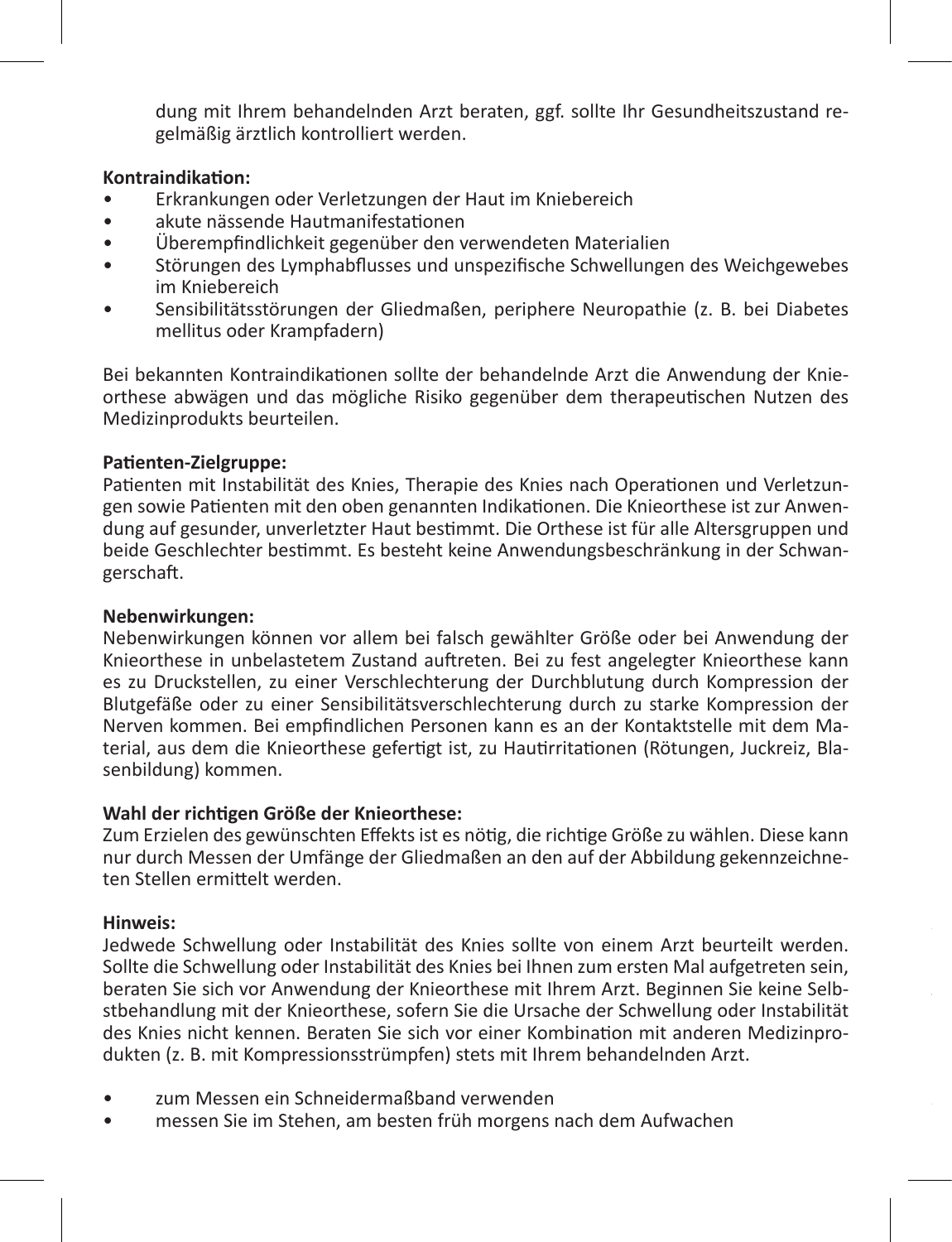- bitten Sie eine zweite Person um Hilfe
- die gemessenen Werte können sich im Laufe der Behandlung ändern überprüfen Sie vor der Anwendung einer neuen Knieorthese-Packung stets die richtige Größe

|            | Umfang 18 cm über der<br>Mitte des Kniegelenks<br>(cm) | Umfang 13 cm unter der<br><b>Mitte des Kniegelenks</b><br>(cm) |    |
|------------|--------------------------------------------------------|----------------------------------------------------------------|----|
| XS         | $38 - 41$                                              | $28 - 31$                                                      |    |
| S          | $41 - 44$                                              | $31 - 34$                                                      |    |
| м          | $44 - 47$                                              | $34 - 37$                                                      |    |
| L          | $47 - 50$                                              | $37 - 40$                                                      | ′∩ |
| <b>XL</b>  | $50 - 53$                                              | $40 - 43$                                                      | ದ  |
| <b>XXL</b> | $53 - 56$                                              | $43 - 46$                                                      |    |
| 3XL        | $56 - 59$                                              | $46 - 49$                                                      |    |
| 4XL        | $59 - 62$                                              | $49 - 52$                                                      |    |
| 5XL        | $62 - 65$                                              | $52 - 55$                                                      |    |

**Sollten die gemessenen Werte an der Grenze zwischen zwei Größen liegen**, wählen Sie die größere. Sollten Sie sich bei der Wahl der Größe der Knieorthese nicht sicher sein, suchen Sie ein Sanitätshaus oder direkt den Hersteller auf.

**Sollte sich die Knieorthese schlecht überziehen lassen**, besuchen Sie das Sanitätshaus und bitten Sie um Vorführung der richtigen Anziehtechnik.

# **Richtig gewählte Größe:**

- Sie verspüren im Kniebereich einen merklichen, jedoch keineswegs unangenehmen Druck
- die Knieorthese verrutscht beim Gehen nicht und wirft keine Falten
- die Knieorthese schneidet nirgends ein

Angaben zur Größe und zum Hersteller sind auf dem Etikett zu finden, das am oberen Rand der Knieorthese angebracht ist.

# **Anwendung der Knieorthese:**

Fassen Sie die Orthese oben an den Seiten-Metallverstärkungen an und ziehen Sie sie nach und nach so über das Knie, dass die kreisförmige Silikonpelotte genau auf der Kniescheibe sitzt. Ziehen Sie die Orthese niemals gewaltsam, sondern immer schrittweise über. Am besten ist es, die Orthese frühmorgens vor der Belastung (im Sitzen) anzuziehen. Beim Anziehen sollte die Orthese nicht mit scharfen Gegenständen (z. B. Schmuck) oder langen Finger-/Zehennägeln in Kontakt kommen.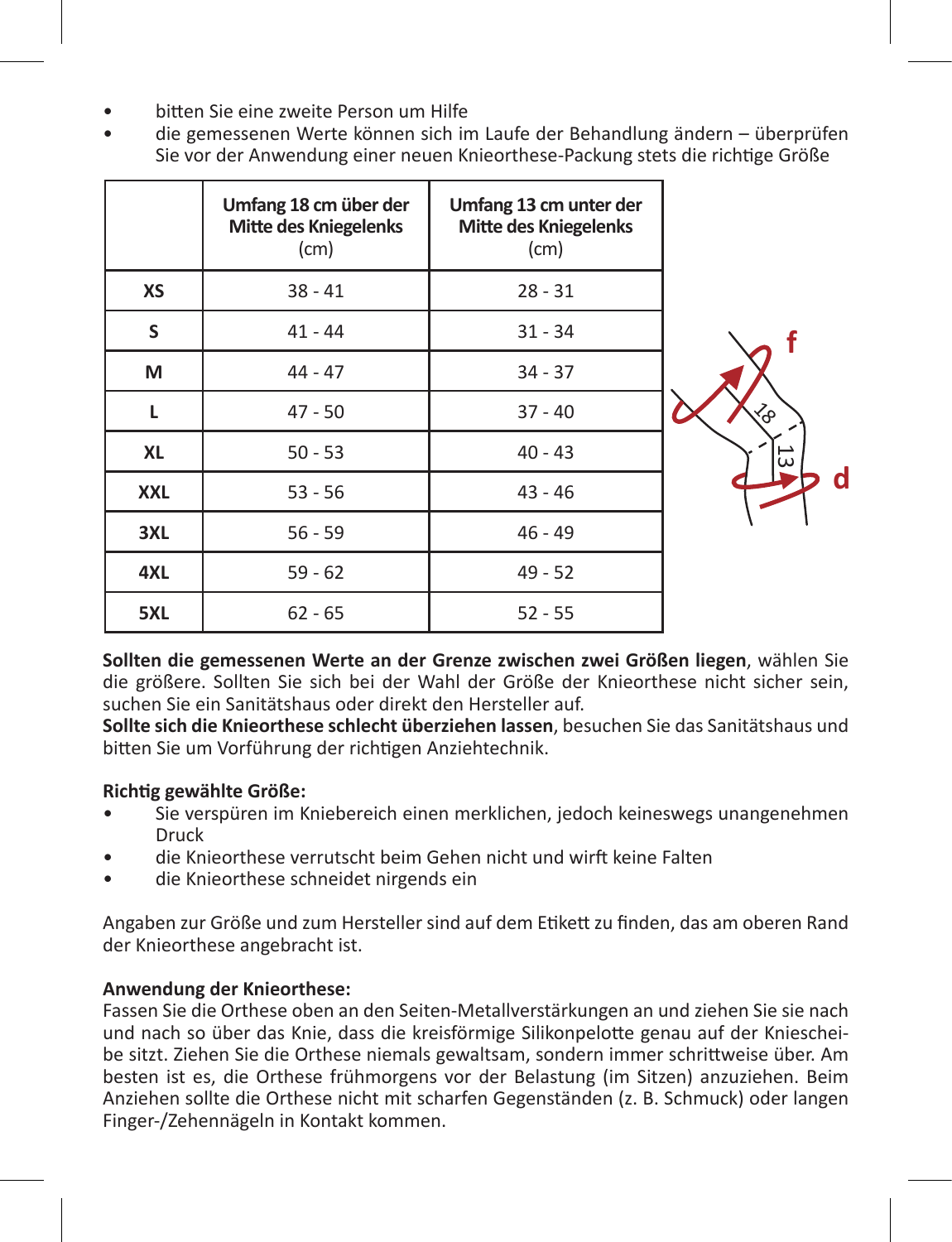Die Orthese muss gleichmäßig und ohne Falten angelegt sein, damit es zu einer wirksamen Verteilung des Drucks kommt. Ziehen Sie anschließend die Fixierbänder fest, so dass Sie einen leichten Druck spüren.

Sollten Sie Körperkosmetik benutzen, warten Sie mit dem Anziehen der Orthese nach der Applikation ca. 15 min.

Tragen Sie die Orthese bei sichtbarer mechanischer Beschädigung nicht mehr und ersetzen Sie sie am besten durch eine neue.

# **Pflege:**

Die **Avicenum ORTHO 1500 Knieorthese Typ 03** ist ein Medizinprodukt, das zur wiederholten Anwendung durch eine Person bestimmt ist. Ihre Wirksamkeit und Sicherheit bleiben unter Einhaltung folgender Regeln über einen Zeitraum von 12 Monaten ab der ersten Anwendung erhalten:

- nach Herausnahme der Schiene mit Zweiachsengelenk ist Maschinenwäsche möglich (bei max. 30 °C im Schonwaschgang) mit einer Seifenlösung oder einem Spezialpräparat zum Waschen von Kompressionsstrümpfen und Bandagen, in einem Schutzbeutel (Wäschenetz)
- keinen Weichspüler verwenden
- nicht schleudern, nasse Knieorthese zwischen zwei Handtüchern ausdrücken
- in waagerechter Lage ohne direkten Kontakt zu Wärmequellen (Heizkörper, Sonne) trocknen
- Knieorthese nicht bügeln
- maximal 120 Waschzyklen möglich
- im Trockenen und Dunklen aufbewahren, am besten in der Originalverpackung
- nicht mechanisch in die Knieorthese eingreifen, durch die Anwendung beschädigte Stellen nicht reparieren, Ränder nicht einschneiden
- bitte besonders auf die Klettverschlüsse achten:

-sollte der Klettverschluss direkt in Kontakt mit dem Gestrick kommen, kann dies zur Beschädigung des Gestricks führen

**Jedwedes schwerwiegende unerwünschte Vorkommnis, zu dem es im Zusammenhang** 

-sollte der Klettverschluss mit anderen Materialien (Gewebe, Textilfasern, Verunreinigungen) in Kontakt kommen, kann dies zu seiner teilweisen oder völligen Wertminderung und zum Verlust seiner Funktionalität führen

• die Knieorthese darf nicht in Kontakt mit organischen Lösungsmitteln oder Bleichmitteln kommen

Das Medizinprodukt kann 24 Monate ab Herstellungsdatum sicher verwendet werden. Dieses Datum ist Bestandteil der Chargennummer des Medizinprodukts, die im Format JJ/MM-1234567 dargestellt wird, wobei JJ für das Herstellungsjahr und MM für den Herstellungsmonat steht.

# **Pflegesymbole:**

**M A 图 M &** keinen Weichspüler verwenden

# **Nicht anwenden:** Brechen Sie die Anwendung des Medizinproduktes sofort ab, wenn: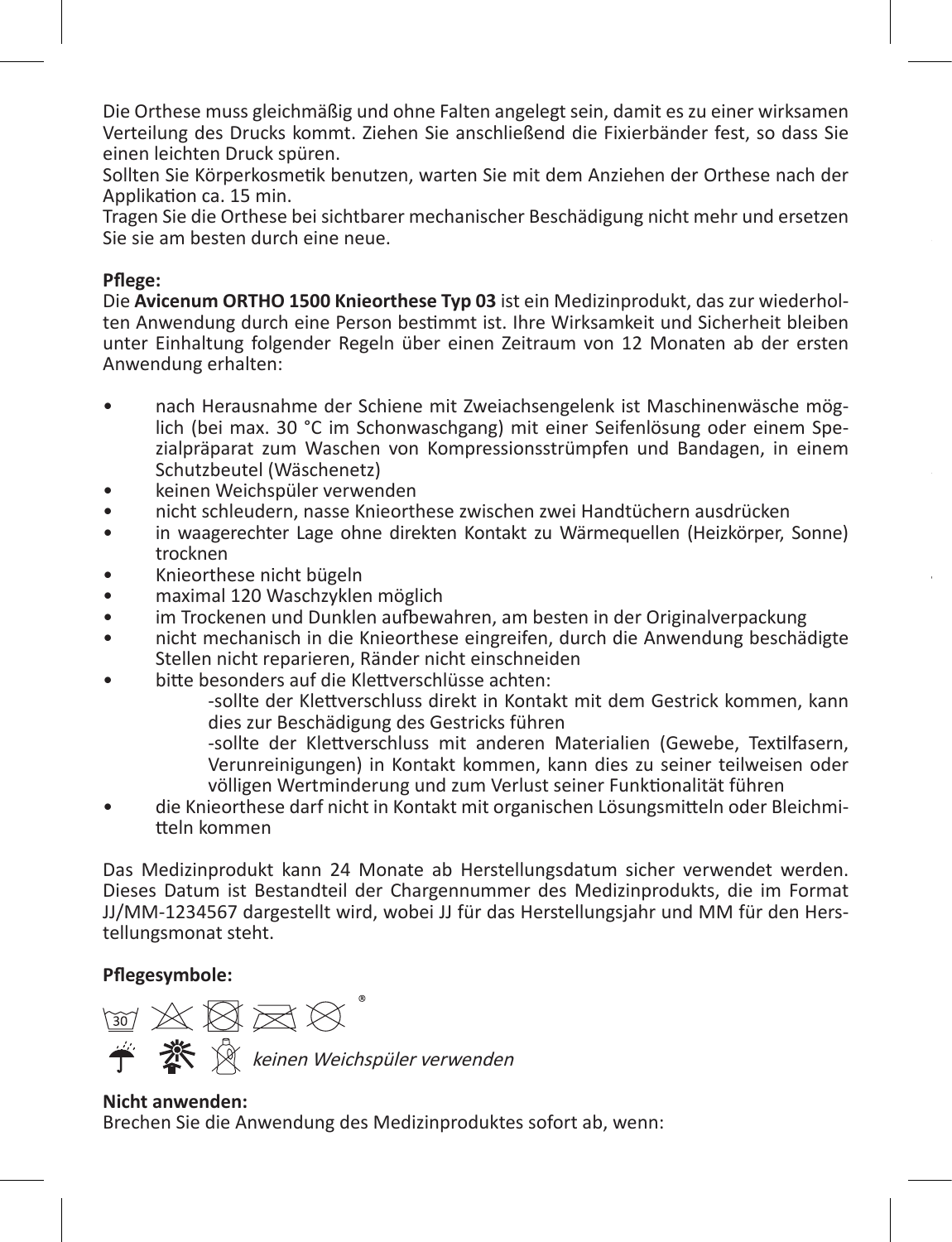- Zeichen einer mechanischen Beschädigung auftreten (tauschen Sie die Orthese gegen eine neue aus)
- Sie eine Verschlechterung Ihres Gesundheitszustands beobachten, die mit der Anwendung der Knieorthese im Zusammenhang stehen könnte – beraten Sie sich in einem solchen Fall mit Ihrem behandelnden Arzt

#### **Zusammensetzung:**

60 % PAD Nylon, 21 % Elasthan LYCRA®, 19 % PES Polyester, Baumwollfrottee, Silikon, Metall

Dieses Medizinprodukt enthält keine Wirkstoffe, einschließlich Derivate aus menschlichem Blut oder Blutplasma, und auch keine Gewebe oder Zellen menschlichen Ursprungs oder deren Derivate und keine Gewebe oder Zellen tierischen Ursprungs oder deren Derivate.

# **Entsorgung:**

Die Knieorthese kann mit dem üblichen Siedlungsabfall entsorgt werden, gegebenenfalls in einen Textilsammelcontainer geworfen werden. Obwohl das Produkt zur Anwendung auf unverletzter Haut bestimmt ist, kann nicht ausgeschlossen werden, dass es während der Anwendung zur Kontamination mit Körperflüssigkeiten kommt. In einem solchen Fall ist die Knieorthese als infektiöses Material zu entsorgen.

Das verwendete Material ist nicht toxisch, sofern es nicht brennt. Die benutzte Orthese niemals verbrennen.

| Česká republika                                                                                                                           | Státní ústav pro kontrolu léčiv, Šrobárova 48, 100 41 Praha 10                    |  |
|-------------------------------------------------------------------------------------------------------------------------------------------|-----------------------------------------------------------------------------------|--|
| Štátny ústav pre kontrolu liečiv, Kvetná 1024/11, 821 08 Bratislava<br>Slovensko                                                          |                                                                                   |  |
| Urząd Rejestracji Produktów Leczniczych, Wyrobów Medycznych i<br>Polska<br>Produktów Biobójczych, Al. Jerozolimskie 181C, 02-222 Warszawa |                                                                                   |  |
| Das Bundesinstitut für Arzneimittel und Medizinprodukte, Kurt<br>Deutschland<br>Georg Kiesinger Allee 3, 53175 Bonn                       |                                                                                   |  |
| Roszdravnadzor, Address: 4, bld. 1, Slavyanskaya Square, Moscow,<br>Россия<br>109074                                                      |                                                                                   |  |
| Ministry of Health Ukraine, 7 Hrushevskoho Street, Kyiv, 01601<br>Україна                                                                 |                                                                                   |  |
| Australia                                                                                                                                 | The Therapeutic Goods Administration, 136 Narrabundah Lane,<br>Symonston ACT 2609 |  |

C E

**Jedwedes schwerwiegende unerwünschte Vorkommnis, zu dem es im Zusammenhang mit dem betreffenden Produkt gekommen ist, ist dem Hersteller und der zuständigen Behörde des Mitgliedstaats zu melden, in dem der Anwender und/oder Patient ansässig ist.**

#### **Hersteller:**



ARIES, a.s., Studenec 309, 512 33 Studenec Datum der letzten Revision des Textes: 01.01.2020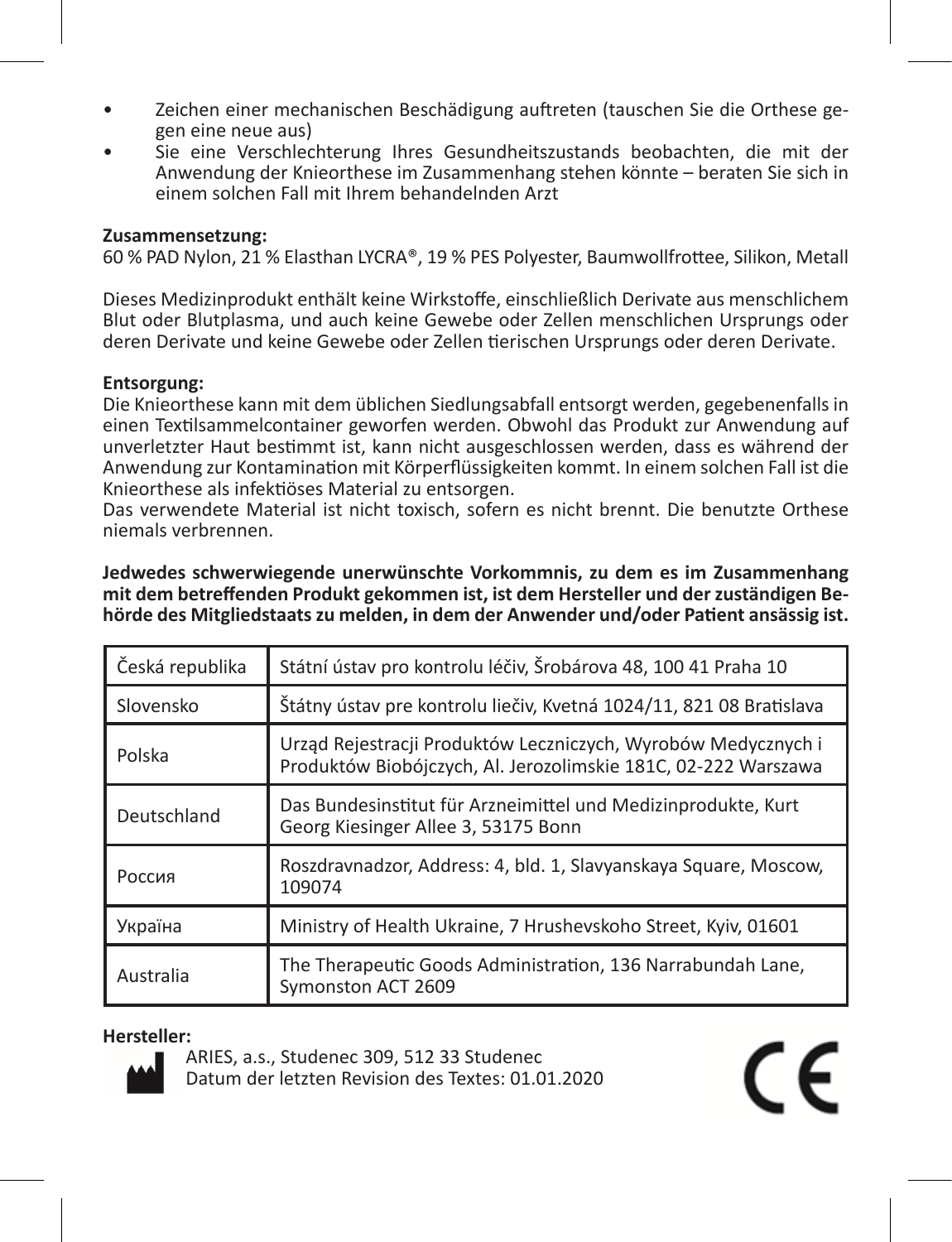#### **(RU) Дорогой клиент,**

в ваших руках – ортез коленного сустава предназначенный для вспомогательной терапии после операций и травм. Правильным использованием и уходом за изделием вы можете поддержать его полезные свойства.

**Ортез колена Avicenum ORTHO 1500 тип 03** изготовлен по технологии плоского плетения. Материалы использованные в отрезе не вызывают раздражение и не содержат латекс. По бокам ортез укреплен при помощи металлических шин с двухосным шарниром. В области коленной чашечки расположен круглый силиконовый пелот, который обеспечивает легкую компрессию коленной чашечки и фиксирует ее в правильном положении во время движения сустава. В верхней и нижней части ортеза находятся укрепляющие ремешки на липучке. Ортез действует за счет компрессионного воздействия в области колена, которое оказывает необходимый терапевтический эффект. Для правильного эффекта ортеза необходимо подобрать правильный размер. Наилучший эффект ортеза оказывает во время физической нагрузки и, таким образом, им можно пользоваться и во время спорта. При длительных периодах отдыха или неподвижности ортез следует снимать. **Ортез колена Avicenum ORTHO 1500 тип 03** – это медицинское изделие предназначенное и для домашнего использования, и для использования в области медицинских услуг.

**Для кого предназначен ортез:** 

Для пациентов с нестабильным коленным суставом, для терапии после травм

Для правильного эффекта ортеза необходимо подобрать правильный размер. Для

#### **Название медицинского изделия: Ортез колена Avicenum ORTHO 1500 тип 03**

#### **Варианты медицинского изделия:**

• двухсторонний, ремешки, двухосный шарнир, силиконовый пелот, размер  $XS - 5XL$ 

#### **Цель применения:**

Медицинское изделие предназначено для укрепления коленного сустава во время терапии после операций и травм, для профилактики отеков, и для укрепления колена в случае слабости, травмы или воспаления связок или сухожилия. Ортез также можно использовать во время занятия спортом в целях лечения или профилактики.

#### **Показания:**

- острое или хроническое отсутствие стабильности колена
- долечивание серьезной и менее серьезной дисторсии коленного сустава (вывиха)
- посттравматический отек коленного сустава
- пателлофеморальный болевой синдром
- хондропатия коленной чашечки
- менископатия
- отеки коленного сустава при артрите или артрозе
- долечивание после операций и переломов коленного сустава
- болевой синдром коленного сустава
- профилактика травм коленного сустава
- нестабильный связочный аппарат коленного сустава

Если вы используете ортез колена впервые, рекомендуем проконсультировать его применение с лечащим врачом или регулярно проходить у него осмотр.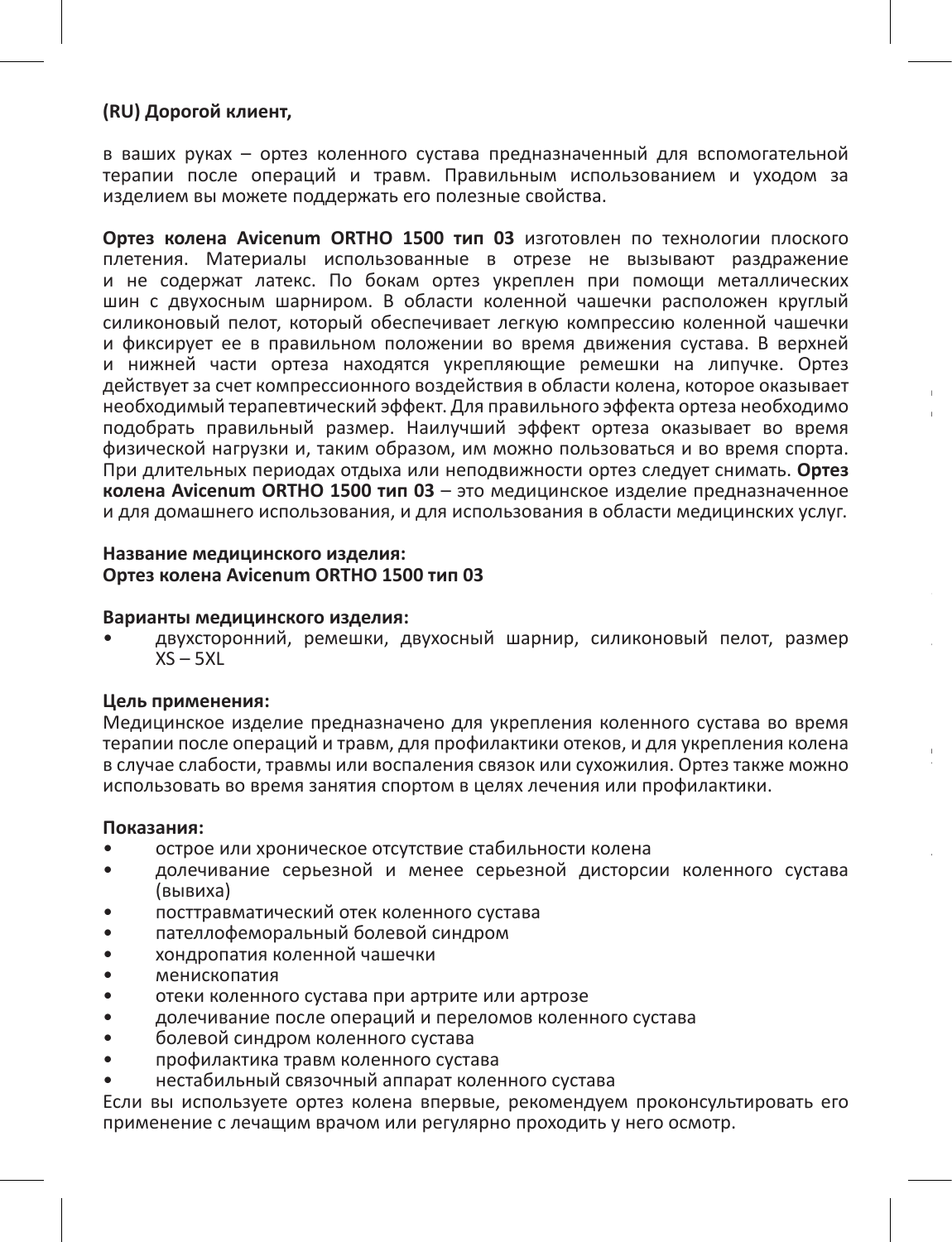#### **Противопоказания:**

- заболевания или травмы кожи в области колена
- мокнущие места на коже (раны, дерматиты, и другие)
- повышенная чувствительность к использованному материалу
- расстройства оттока лимфы и неспецифические отеки мягких тканей в области коленного сустава
- расстройства чуткости конечностей, периферическая нейропатия (к примеру при сахарном диабете или варикозных венах)

В связи с существованием противопоказаний, лечащий врач должен оценить, насколько уместно использование ортеза, и взвесить возможные риски и терапевтический эффект ортеза.

# **Для кого предназначен ортез:**

Для пациентов с нестабильным коленным суставом, для терапии после травм и операций и для пациентов с вышеприведенными показаниями. Ортез следует надевать на здоровую, неповрежденную кожу. Ортез предназначен для мужчин и женщин любого возраста. Ортез также можно использовать во время беременности.

#### **Побочные эффекты:**

Ортез может иметь побочные эффекты прежде всего при использовании неправильного размера или при использовании во время отсутствия физической нагрузки. Слишком туго затянутый ортез может привести к образованию мозолей, ухудшенному кровоснабжению (в результате сжатия сосудов), или ухудшенной чувствительности (в результате чрезмерного сжатия нервов). Более чувствительные люди могут заметить признаки раздражения кожи (покраснение, зуд, образование пузырьков) в местах соприкосновения кожи с материалом, из которого изготовлен ортез.

#### **Как подобрать правильный размер ортеза:**

Для правильного эффекта ортеза необходимо подобрать правильный размер. Для того, чтобы определить нужный размер, необходимо измерить конечность в местах обозначенных на рисунке.

#### **Предупреждение:**

Любые отеки или нестабильность коленного сустава должен оценить врач. Если вы наблюдаете отек или нестабильность впервые, посоветуйтесь перед использованием ортеза с вашим врачом. Не приступайте к самолечению при помощи ортеза если вам не известна причина отека или нестабильности. Сочетание ортеза с другими медицинскими изделиями (к примеру, с компрессионными чулками) всегда необходимо обсудить в лечащим врачом.

- Для измерения используйте швейный метр
- измерение следует проводить стоя, в идеальном случае утром, после сна
- попросите кого-нибудь помочь вам измерить колено
- в течение лечения измеренная окружность может меняться, поэтому перед тем, как использовать новый ортез проверьте, что он подходящего размера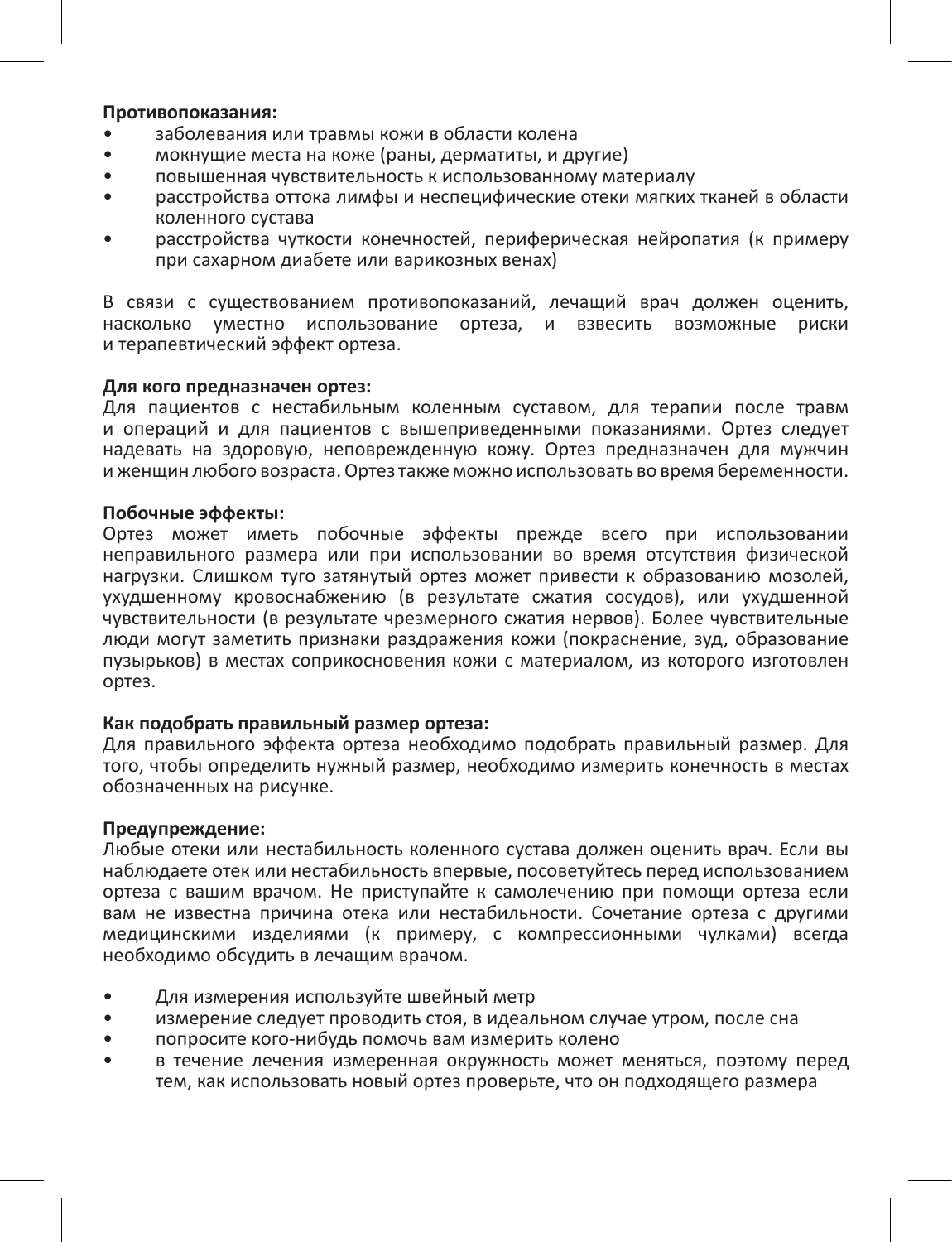|            | Окружность 18 см над<br>серединой коленного<br>сустава | Окружность 13 см над<br>серединой коленного<br>сустава |    |
|------------|--------------------------------------------------------|--------------------------------------------------------|----|
| XS         | $38 - 41$                                              | $28 - 31$                                              |    |
| S          | $41 - 44$                                              | $31 - 34$                                              |    |
| м          | $44 - 47$                                              | $34 - 37$                                              |    |
| L          | $47 - 50$                                              | $37 - 40$                                              |    |
| <b>XL</b>  | $50 - 53$                                              | $40 - 43$                                              | 53 |
| <b>XXL</b> | $53 - 56$                                              | $43 - 46$                                              | d  |
| 3XL        | $56 - 59$                                              | $46 - 49$                                              |    |
| 4XL        | $59 - 62$                                              | $49 - 52$                                              |    |
| 5XL        | $62 - 65$                                              | $52 - 55$                                              |    |

**Если измеренная окружность на грани двух размеров**, выбирайте более крупный. Если вы не уверены, какой размер вам подойдет, посетите специализированный пункт выдачи медицинских изделий или производителя.

**Если вам сложно надеть ортез**, посетите специализированный пункт выдачи медицинских изделий, где вам продемонстрируют правильную технику надевания.

#### **Как узнать, что вы подобрали правильный размер:**

- в области колена ощущается заметное давление, которое, однако, не является неприятным
- при ходьбе ортез не сползает и не собирается
- ортез нигде не давит

Информация о размере и производителе находится на этикетке вшитой около верхнего края ортеза.

#### **Как надеть ортез:**

Держите ортез за верхнюю часть боковых металлических укреплений и постепенно натягивайте его на колено так, чтобы силиконовый пелот находился прямо на коленной чашечке. Никогда не надевайте ортез при помощи силы – всегда используйте метод постепенного натягивания. Лучше всего ортез надевать утром, сидя, до какой-либо нагрузки. Надевая ортез убедитесь, что он не соприкасается с острыми предметами, к примеру, с украшениями или длинными ногтями.

Ортез следует натянуть равномерно, без складок, чтобы обеспечить эффективное распределение давления. Наконец затяните фиксирующие ремешки так, чтобы вы ощущали слабое давление.

Если вы пользуетесь косметикой для тела, подождите после ее применения как минимум 15 минут прежде чем надеть ортез.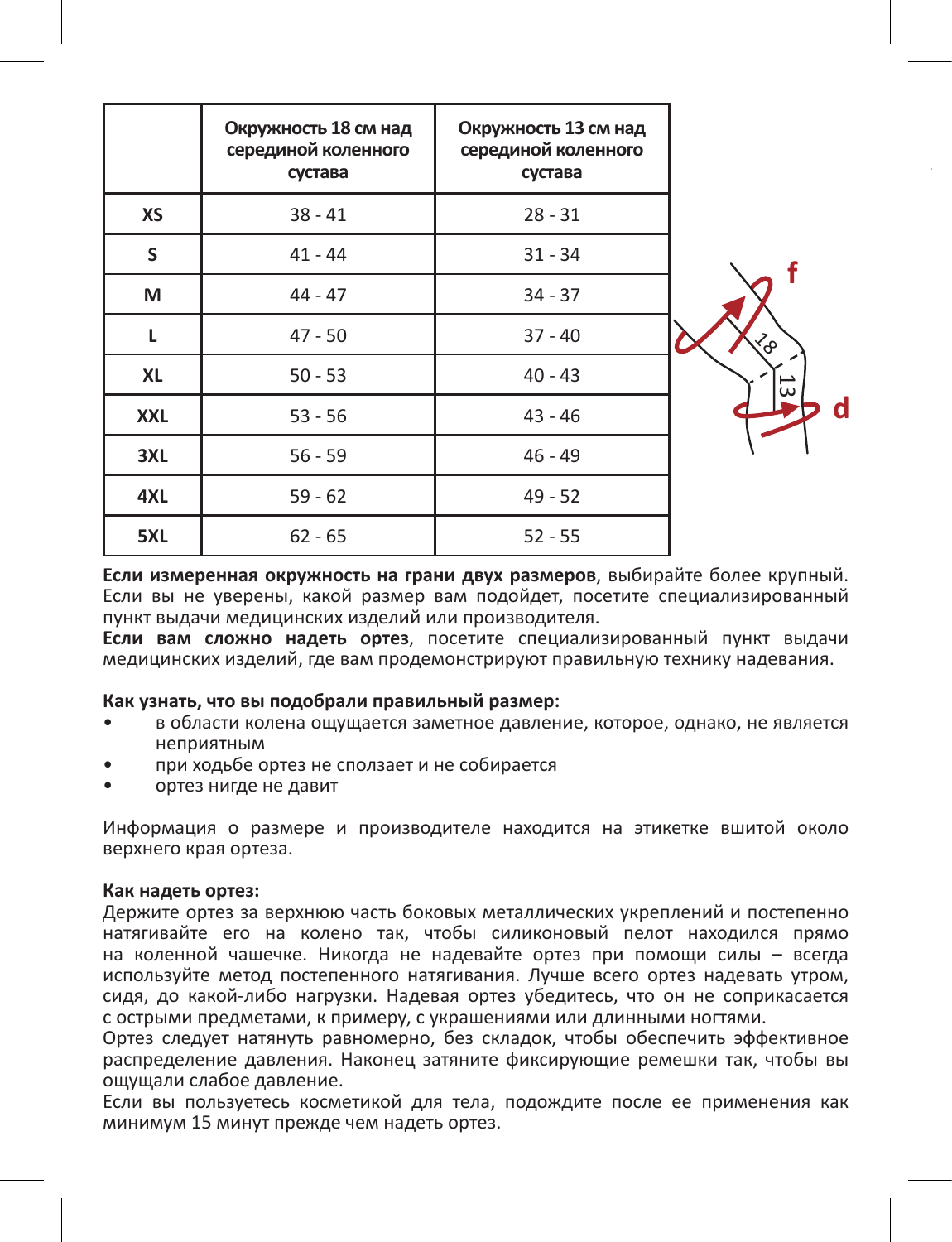Если вы обнаружили на ортезе механическое повреждение, не используйте его и, в идеальном случае, поменяйте на новый.

#### **Уход за изделием:**

**Ортез колена Avicenum ORTHO 1500 тип 03** – это медицинское изделие предназначенное для повторного использования одним человеком. Свойства и безопасность ортез сохраняет в течение 12 месяцев од первого использования, при чем необходимо соблюдать следующие правила:

- ортез можно стирать в стиральной машине (при температуре 30 °C в режиме бережной стирки) с использованием мыльного раствора или специального средства для стирки компрессионных чулков и бандажей и поместив ортез в мешок для стирки. Перед стиркой из ортеза необходимо вынуть металлические шины с двухосным шарниром.
- не используйте кондиционеры для белья
- не используйте в стиральной машине режим отжима отожмите ортез при помощи двух полотенец
- сушите ортез в горизонтальном положении, в стороне от прямых источников тепла (батарея, солнце)
- не гладьте ортез утюгом
- максимальное количество стирок 120
- храните ортез на сухом и темном месте, лучше всего в оригинальной упаковке
- воздержитесь какого-либо механического вмешательства в ортез не чините повреждения, которые образовались в последствии использования, не надрезайте края
- особенное внимание следует уделить липучкам:
	- -соприкосновение липучки с трикотажем может привести к его повреждению
	- если на липучку попадают другие материалы (ткан, текстильные волокна, грязь), это может привести к частичной или полной потери ее функции
- следите за тем, чтобы на ортез не попадали органические растворители и отбеливающие средства

Медицинское изделие можно безопасно использовать в течение 24 месяцев от даты производства. Дата производства является частью номера партии изделия в формате ГГ/ММ-1234567 где ГГ означает год а ММ месяц изготовления.

#### **Значки по уходу за изделием:**



#### **Когда не следует использовать ортез:**

Немедленно перестаньте использовать ортез если:

• на нем появились признаки механического повреждения (поменяйте ортез на новый)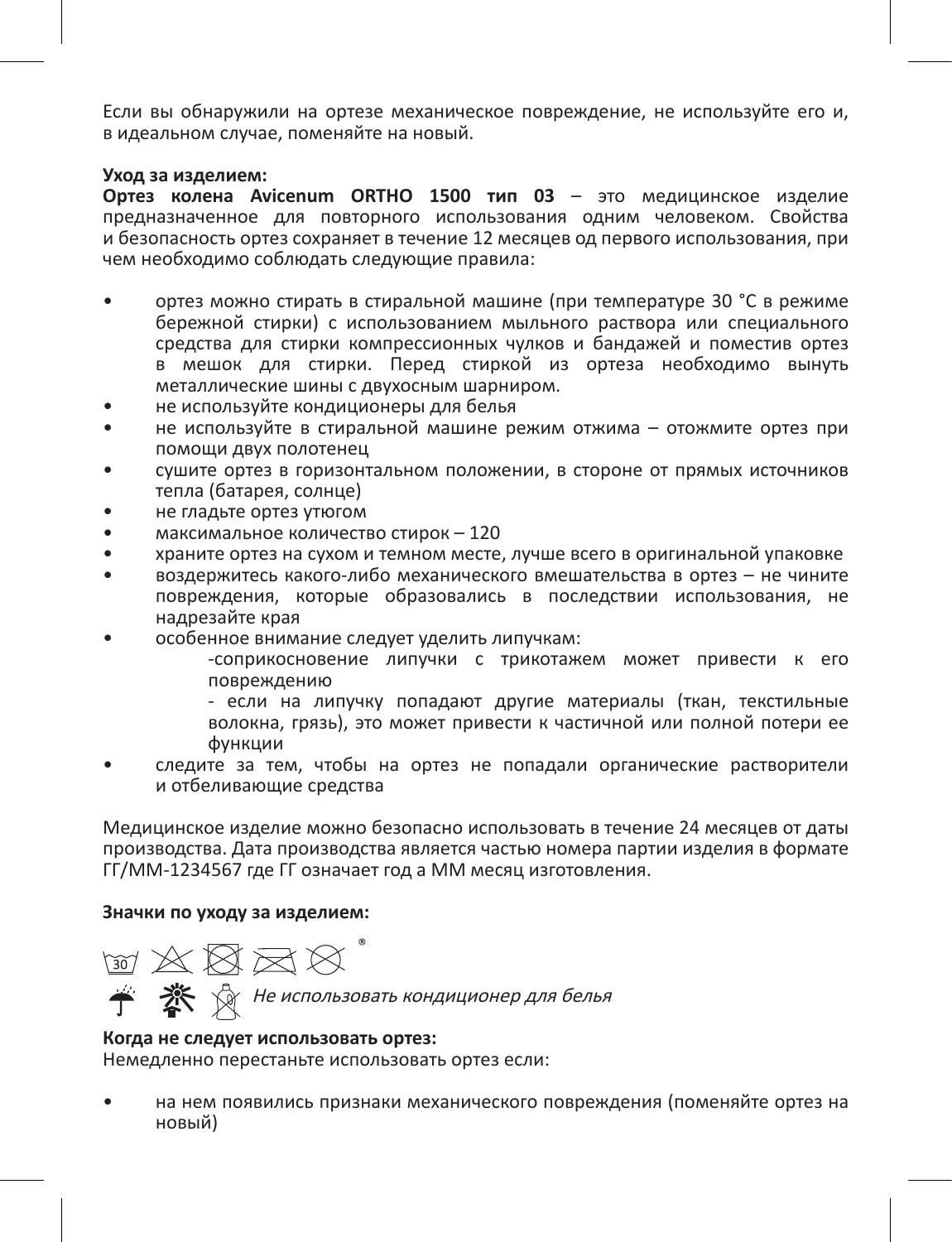• вы наблюдаете ухудшение состояния, которое могло бы быть связано с использованием ортеза - в таком случае посоветуйтесь с врачом

#### **Состав:**

60 % PAD Нейлон, 21 % эластан LYCRA®, 19 % PES полиэстер, хлопковая махра, силикон, метал

Ортез не содержит в себе лечебные препараты, дериваты человеческой крови или плазмы, ткани или клетки человеческого происхождения или их дериваты, или ткани или клетки животного происхождения или их дериваты.

#### **Как правильно выбросить изделие:**

Ортез можно выбросить вместе с коммунальным мусором или поместить в контейнер для текстиля. Несмотря на то, что изделие предназначено для использования на коже без травм, не возможно исключить загрязнение ортеза жидкостями тела. В таком случае ортез следует уничтожить как инфекционный материал.

Материал, из которого изготовлено изделие, не является токсическим, за исключением его возгорания. Поэтому, никогда не сжигайте старый ортез.

**Любые серьезные нежелательные ситуации, которые образовались в связи с изделием, следует сообщить производителю и в соответствующие органы государственной администрации страны-участницы ЕС, в которой проживает пациент или пользователь.**

| Česká republika | Státní ústav pro kontrolu léčiv, Šrobárova 48, 100 41 Praha 10                                                                  |  |
|-----------------|---------------------------------------------------------------------------------------------------------------------------------|--|
| Slovensko       | Štátny ústav pre kontrolu liečiv, Kvetná 1024/11, 821 08 Bratislava                                                             |  |
| Polska          | Urząd Rejestracji Produktów Leczniczych, Wyrobów Medycznych i<br>Produktów Biobójczych, Al. Jerozolimskie 181C, 02-222 Warszawa |  |
| Deutschland     | Das Bundesinstitut für Arzneimittel und Medizinprodukte. Kurt<br>Georg Kiesinger Allee 3, 53175 Bonn                            |  |
| Россия          | Roszdravnadzor, Address: 4, bld. 1, Slavyanskaya Square, Moscow,<br>109074                                                      |  |
| Україна         | Ministry of Health Ukraine, 7 Hrushevskoho Street, Kyiv, 01601                                                                  |  |
| Australia       | The Therapeutic Goods Administration, 136 Narrabundah Lane,<br>Symonston ACT 2609                                               |  |

 $\epsilon$ 

#### **Производитель:**



ARIES, a.s., Studenec 309, 512 33

Дата последней ревизии текста: 01.01.2020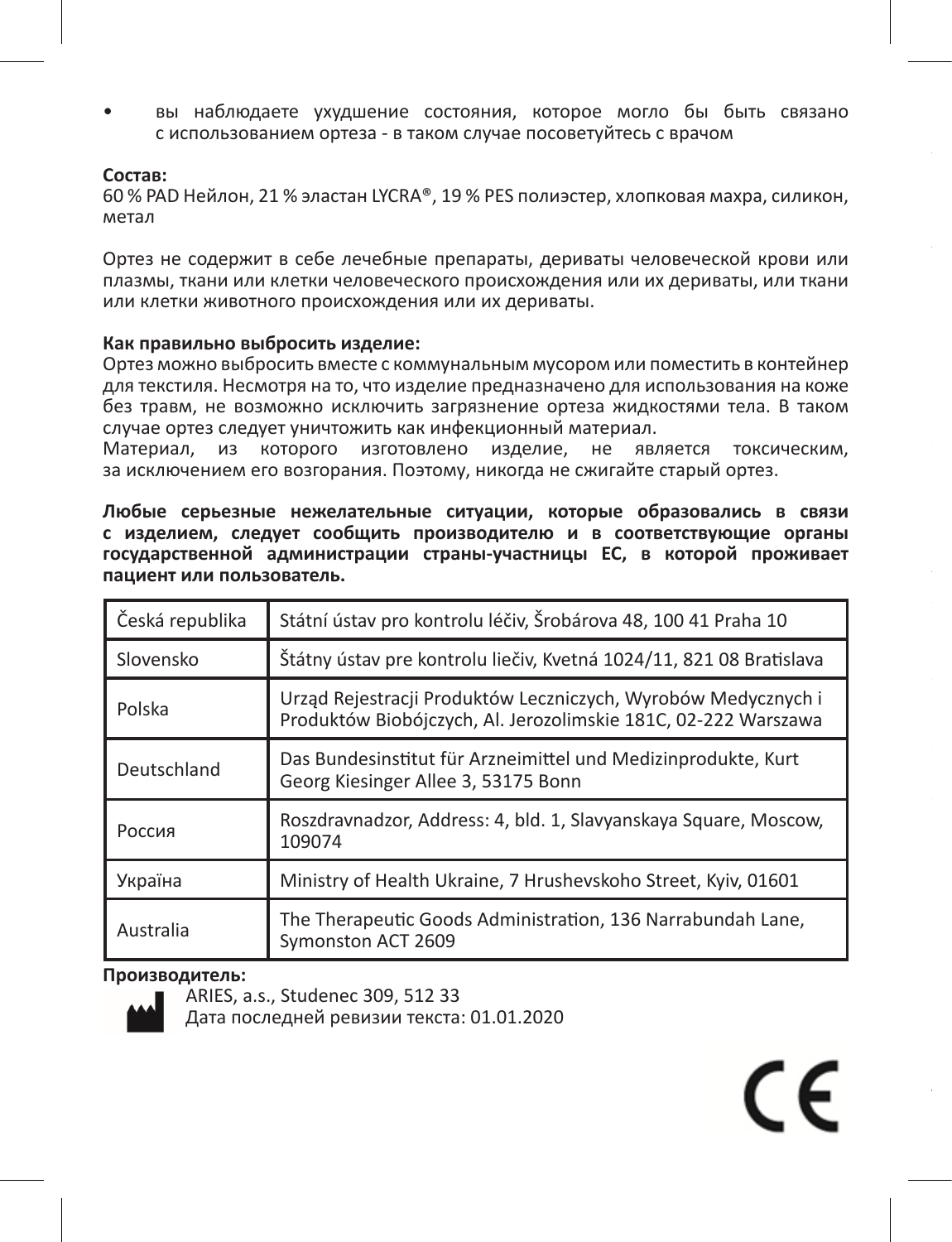# **(PL) Szanowni Klienci,**

trzymają Państwo w rękach ortezę stawu kolanowego, którą stosuje się w leczeniu pooperacyjnym oraz podczas terapii pourazowej. Korzystne właściwości wyrobu wpływają na prawidłowe stosowanie i efektywne leczenie.

**Avicenum ORTHO 1500 orteza stawu kolanowego typ 03** wykonana w technologii płaskiego dziania z materiałów niedrażniących i niezawierających lateksu. Po bokach orteza wzmocniona jest w metalowe szyny z dwuosiowym przegubem. W obszarze rzepki ortezę wyposażono w okrągłą, silikonową pelotę, która zapewnia niewielką kompresję rzepki i jej prawidłowe położenie podczas ruchu stawu kolanowego. Dodatkowo orteza w górnej i dolnej części wyposażona jest w taśmy zapinane na rzepy, dla lepszego dopasowania. Mechanizm działania ortezy stawu kolanowego opiera się na wywieraniu odpowiedniego ucisku w okolicy kolana, dzięki czemu uzyskujemy pożądany efekt terapeutyczny. Aby osiągnąć pożądany efekt, konieczne jest, aby wybrać odpowiedni rozmiar. Najlepsze rezultaty osiąga się użytkując ortezę podczas codziennych aktywności fizycznych. Orteza jest wygodna podczas aktywności sportowych. Podczas dłuższych przerw ortezę należy zdejmować. Avicenum **ORTHO 1500 orteza stawu kolanowego typ 03** jest wyrobem medycznym do stosowania w warunkach domowych, jak i placówkach zdrowia.

#### **Nazwa wyrobu:**

## **Avicenum ORTHO 1500 orteza stawu kolanowego typ 03**

#### **Warianty wyrobu:**

• obustronna, taśmy, dwuosiowy przegub, silikonowa pelota, rozm. XS- 5XL

# **Zastosowanie:**

Wyrób medyczny przeznaczony do wzmocnienia stawu kolanowego w terapii pourazowej i pooperacyjnej, zapobiega obrzękom zapewniając wsparcie stawu, podczas stanu zapalnego lub urazów ścięgien. Orteza zapewnia komfort podczas aktywności sportowych w trakcie leczenia czy profilaktyki.

#### **Wskazania:**

- ostra lub przewlekła niestabilność stawu kolanowego
- poważne lub lekkie urazy stawu kolanowego (skręcenia)
- pourazowy obrzęk stawu kolanowego
- ból zespołu rzepkowo-udowego
- chondromalacja rzepki
- meniskopatia
- obrzęk i stan zapalny stawu kolanowego
- leczenie pooperacyjne i leczenie złamań w stawie kolanowym
- zespoły bólowe kolana
- zapobieganie urazom stawu kolanowego
- niestabilność więzadeł stawu kolanowego

Jeśli używasz ortezę stawu kolanowego po raz pierwszy, zaleca się konsulatcję lekarską w celu potwierdzenia wskazań do jej zastosowania. Jeśli to konieczne, należy regularnie kontrolować stan zdrowia przez lekarza.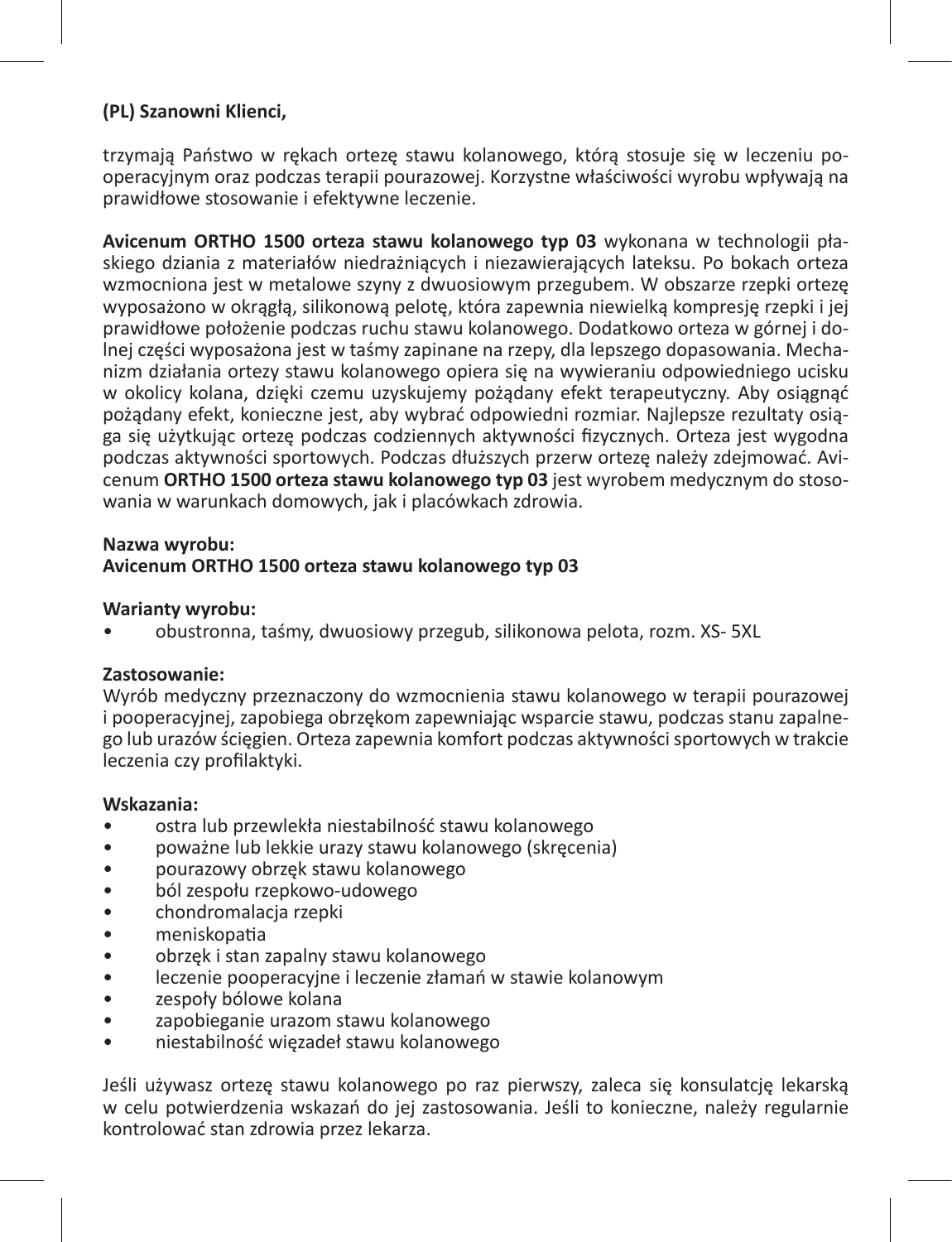#### **Przeciwwskazania:**

- choroby lub uszkodzenie skóry w obrębie stawu kolanowego
- ostre stany zapalne skóry z wysiękiem
- nadwrażliwość na zastosowane materiały
- zaburzenia drenażu limfatycznego i niespecyficzny obrzęk tkanek miękkich w stawie kolanowym
- drętwienie kończyn, neuropatia obwodowa (na przykład przy cukrzycy lub żylakach)

Ze względu na znane przeciwwskazania lekarz prowadzący powinien rozważyć użycie ortezy stawu kolanowego i ocenić potencjalne ryzyko dla korzyści terapeutycznych wyrobu medycznego.

# **Grupą docelową są :**

Pacjenci z niestabilnym stawem kolanowym, podczas terapii w stanach pooperacyjnych i pourazowych stawu oraz pacjenci z powyższymi wskazaniami. Orteza stawu kolanowego jest przeznaczona do stosowania na zdrową, nieuszkodzoną skórę. Orteza jest przeznaczona dla wszystkich grup wiekowych i obu płci. Nie ma ograniczeń co do stosowania w ciąży.

#### **Efekty uboczne:**

Działania uboczne mogą występować zwłaszcza w przypadku nieprawidłowo dobranego rozmiaru lub podczas stosowania ortezy pomimo przeciwwskazań. Zbyt mocno obciskająca staw kolanowy orteza, może powodować owrzodzenia, pogorszenie krążenia krwi z powodu kompresji naczyń krwionośnych, pogorszenie tkliwości poprzez nadmierny ucisk nerwów. U alergików i wrażliwych osób może wystąpić podrażnienie skóry (zaczerwienienie, swędzenie, pęcherze) w miejscu styku z materiałem, z którego jest wykonana orteza stawu kolanowego.

**Jeśli orteza stawu kolanowego ciężko się zakłada**, odwiedź specjalistyczny sklep medyczny

#### **Jak dobrać odpowiedni rozmiar:**

Aby osiągnąć pożądany efekt, konieczne jest, aby wybrać odpowiedni rozmiar. Rozmiar można określić jedynie na podstawie pomiaru obwodu kończyny w miejscach wskazanych na rysunku.

#### **Ostrzeżenie:**

Wszelkie obrzęki lub niestabilność stawu kolanowego powinny zostać ocenione przez lekarza. Jeśli obrzęk lub niestabilność stawu kolanowego zaobserwowano po raz pierwszy, przed rozpoczęciem korzystania z ortezy należy skonsultować się z lekarzem. Nie zaczynaj samoleczenia stawu kolanowego ortezą, jeśli nie znamy przyczyny jego obrzęku i niestabilności. Jednoczesne stosowanie z innymi wyrobami medycznymi (np. pończochami uciskowymi) należy zawsze skonsultować z lekarzem.

- do pomiaru użyj centymetra krawieckiego
- pomiaru dokonaj najlepiej rano po przebudzeniu
- poproś o pomoc drugą osobę
- pomiary kończyny mogą się od siebie różnić podczas leczenia, może to skutkować wymianą ortezy na inny rozmiar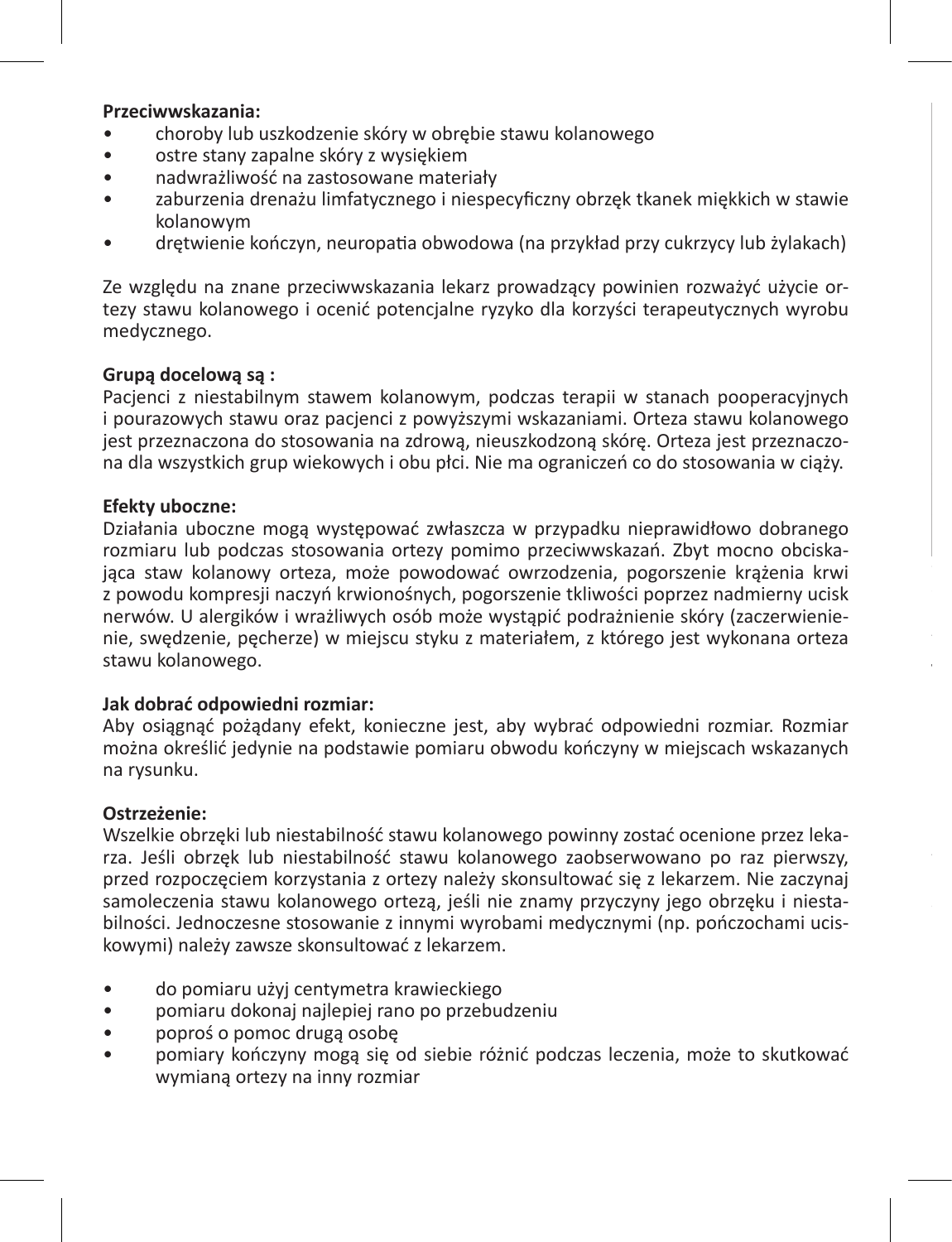|            | Obwód 18 cm powyżej<br>kolana | Obwód 13 cm poniżej<br>kolana |     |
|------------|-------------------------------|-------------------------------|-----|
| XS         | $38 - 41$                     | $28 - 31$                     |     |
| S          | $41 - 44$                     | $31 - 34$                     |     |
| м          | $44 - 47$                     | $34 - 37$                     |     |
| L          | $47 - 50$                     | $37 - 40$                     |     |
| <b>XL</b>  | $50 - 53$                     | $40 - 43$                     | ن ن |
| <b>XXL</b> | $53 - 56$                     | $43 - 46$                     |     |
| 3XL        | $56 - 59$                     | $46 - 49$                     |     |
| 4XL        | $59 - 62$                     | $49 - 52$                     |     |
| 5XL        | $62 - 65$                     | $52 - 55$                     |     |

**d**

**W przypadku gdy pomiar znajduje się na granicy dwóch rozmiarów**, wybierz rozmiar większy. Jeśli masz watpliwości co do wyboru rozmiaru ortezy stawu kolanowego, należy skonsultować się z wyspecjalizowanym sklepem medycznym lub bezpośrednio z producentem.

**Jeśli orteza stawu kolanowego ciężko się zakłada**, odwiedź specjalistyczny sklep medyczny i poproś o pokazanie techniki sprawnego zakładania ortezy.

## **Odpowiednio dobrany rozmiar, gdy:**

- odczuwa się zauważalny, ale nie nieprzyjemny ucisk w okolicy stawu kolanowego
- orteza nie zsuwa się, nie ulega podwijaniu i falowaniu
- orteza stawu kolanowego nie wżyna się w żadnym miejscu

Rozmiar i dane dotyczące producenta można znaleźć na metce wszytej w górnej części ortezy stawu kolanowego.

# **Zakładanie ortezy stawu kolanowego:**

Ortezę naciągamy stopniowo na staw kolanowy trzymając za górną krawędź w miejscach bocznych wzmocnień, tak aby silikonowa pelota była umieszczona prawidłowo dookoła rzepki. Ortezę naciągamy zawsze stopniowo, nigdy nie ciągniemy na siłę. Najwygodniej ortezę założyć rano, w pozycji siedzącej, jeszcze przed obciążeniem kończyn dolnych. Podczas zakładania ortezy należy unikać kontaktu z ostrymi przedmiotami (np. biżuterią) czy długimi paznokciami. Dzięki odpowiedniemu założeniu ortezy uzyskamy pożądany ucisk w okolicy ścięgna.

Podczas stosowania kosmetyków pielęgnacyjnych należy odczekać około 15 minut przed założeniem ortezy. W przypadku widocznego uszkodzenia mechanicznego wyrobu, należy ortezę zdjąć i najlepiej wymienić na nową.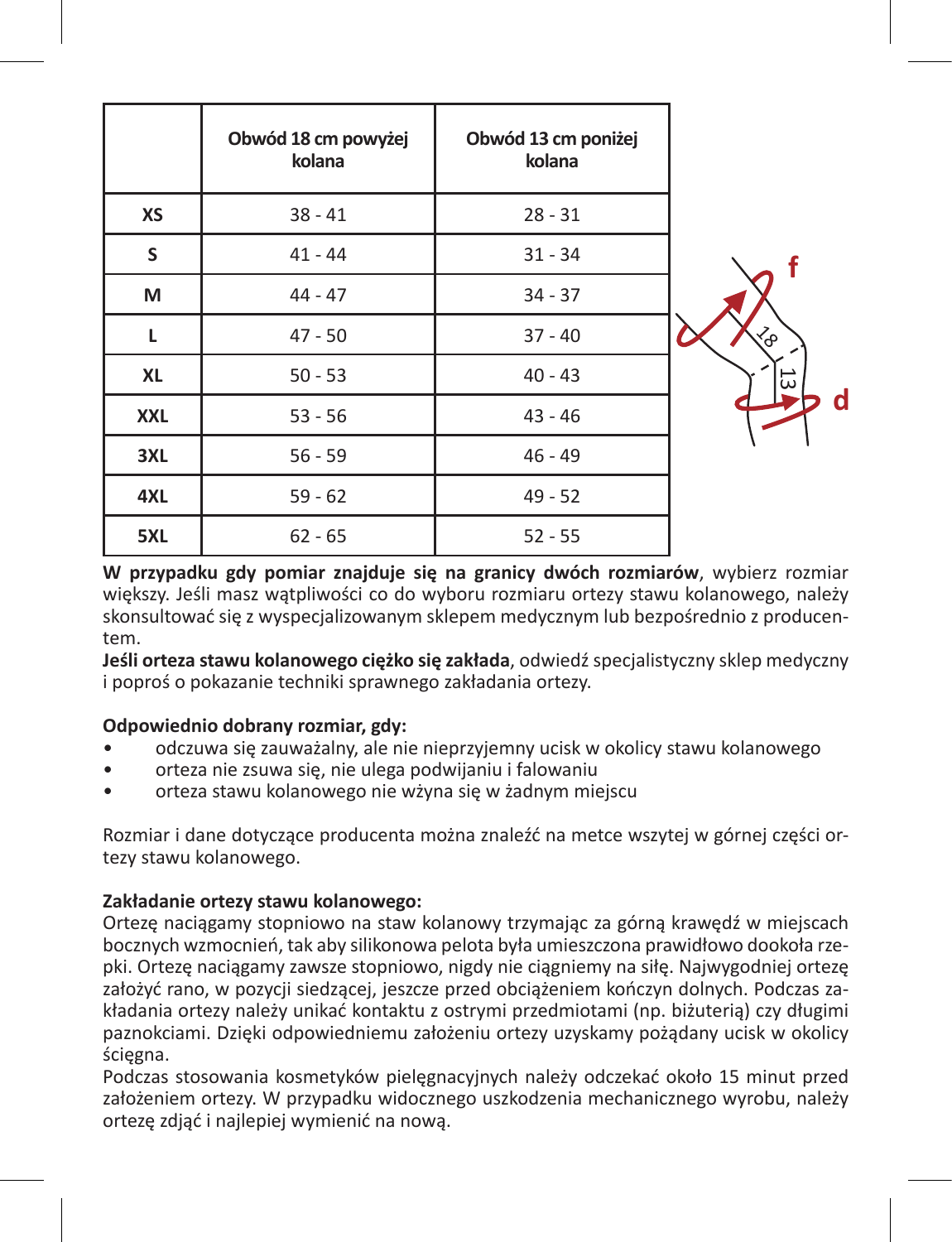# **Pielęgnacja i konserwacja:**

**Avicenum ORTHO 1500 orteza stawu kolanowego typ 03** jest wyrobem medycznym przeznaczonym do wielokrotnego użytku przez jedną osobę. Swoją skuteczność i bezpieczeństwo zachowuje przez okres 12 miesięcy od pierwszego użycia, z zastrzeżeniem stosowania następujących zasad:

- ortezę na staw kolanowy można prać w pralce (w temp. max.30 °C, progam delikatne tkaniny) w płynie do prania lub specjalnym płynie do prania kompresyjnych pończoch i opasek, w ochronnym woreczku do prania
- nie stosować płynów zmiękczających
- nie wirować, mokrą ortezę odcisnąć pomiędzy dwoma ręcznikami
- suszyć w pozycji poziomej w zacienionym i przewiewnym miejscu, nie wystawiać na bezpośrednie działanie promieni słonecznych, grzejnika
- ortezy nie wolno prasować
- maksymalna liczba cykli prania to 120
- przechowywać ortezę w opakowaniu w suchym i zacienionym miejscu, w temperaturze pokojowej
- nie wolno ingerować mechanicznie w ortezę, nie odcinać wystających nici, nie naprawiać jej i nie odcinać krawędzi
- zwróć większą uwagę na rzepy:
	- jeśli rzep wchodzi w bezpośredni kontakt z tkaniną, może ją uszkodzić
	- jeśli rzep wchodzi w kontakt z innymi materiałami (tkaniny, włókna tekstylne, zanieczyszczenia) może skutkować to pogorszeniem częściowej lub utratą całkowitej jego funkcji
- orteza nie powinna wchodzić w kontakt z rozpuszczalnikami organicznymi, środkami wybielającymi lub maściami skórnymi

Wyrób medyczny może być bezpiecznie użytkowany 24 miesiące od daty produkcji. Data produkcji jest częścią partii wyrobu medycznego, która jest wyrażona w formacie YY/MM-1234567, gdzie YY oznacza rok, a MM miesiąc produkcji.

# **Symbole dotyczące pielęgnacji:**



## **Kiedy nie używać:**

Należy natychmiast zaprzestać użytkowania w przypadku ,gdy:

- zauważysz mechaniczne uszkodzenia ortezy (ortezę wymień na nową)
- zauważysz niepokojącą zmianę stanu zdrowia, która może wynikać z używania ortezy stawu kolanowego, natychmiast zaprzestań korzystania z produktu i skontaktuj się z lekarzem prowadzącym

# **Skład:**

60 % PAD Nylon, 21 % elastan LYCRA®, 19 % PES Poliester, bawełna frotte, silikon, metal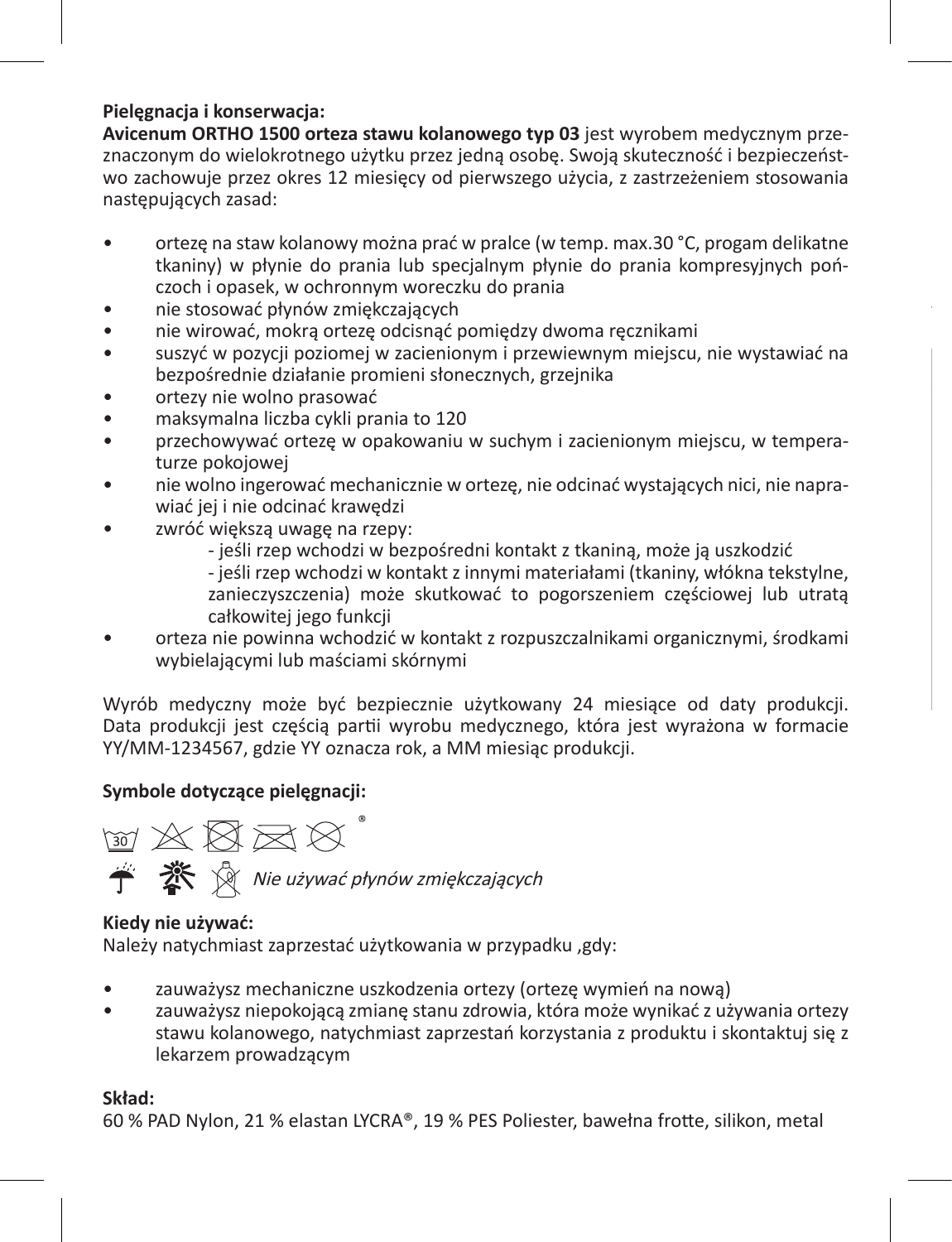Orteza nie zawiera żadnych substancji czynnych, w tym pochodnych z krwi, osocza lub tkanek ludzkich czy zwierzęcych.

# **Utylizacja:**

Po zużyciu postępować jak z odzieżą. Jeżeli orteza podczas użytkowania została zanieczyszczona biologicznie, należy ją utylizować z odpadami pochodzenia biologicznego. Nie spalaj zużytej ortezy, ponieważ może doprowadzić to do powstania toksycznych związków.

# **Każdy poważny incydent związany z danym wyrobem powinien być zgłoszony producentowi i właściwemu organowi państwa członkowskiego ,w miejscu zamieszkania użytkownika i/lub pacjenta:**

| Česká republika                                                                                                                           | Státní ústav pro kontrolu léčiv, Šrobárova 48, 100 41 Praha 10                                       |  |
|-------------------------------------------------------------------------------------------------------------------------------------------|------------------------------------------------------------------------------------------------------|--|
| Štátny ústav pre kontrolu liečiv, Kvetná 1024/11, 821 08 Bratislava<br>Slovensko                                                          |                                                                                                      |  |
| Urząd Rejestracji Produktów Leczniczych, Wyrobów Medycznych i<br>Polska<br>Produktów Biobójczych, Al. Jerozolimskie 181C, 02-222 Warszawa |                                                                                                      |  |
| Deutschland                                                                                                                               | Das Bundesinstitut für Arzneimittel und Medizinprodukte, Kurt<br>Georg Kiesinger Allee 3, 53175 Bonn |  |
| Roszdravnadzor, Address: 4, bld. 1, Slavyanskaya Square, Moscow,<br>Россия<br>109074                                                      |                                                                                                      |  |
| Україна                                                                                                                                   | Ministry of Health Ukraine, 7 Hrushevskoho Street, Kyiv, 01601                                       |  |
| Australia                                                                                                                                 | The Therapeutic Goods Administration, 136 Narrabundah Lane,<br>Symonston ACT 2609                    |  |

# **Producent:**



ARIES, a.s., Studenec 309, 512 33 Studenec Ostatnia rewizja tekstu: 01.01.2020

# CE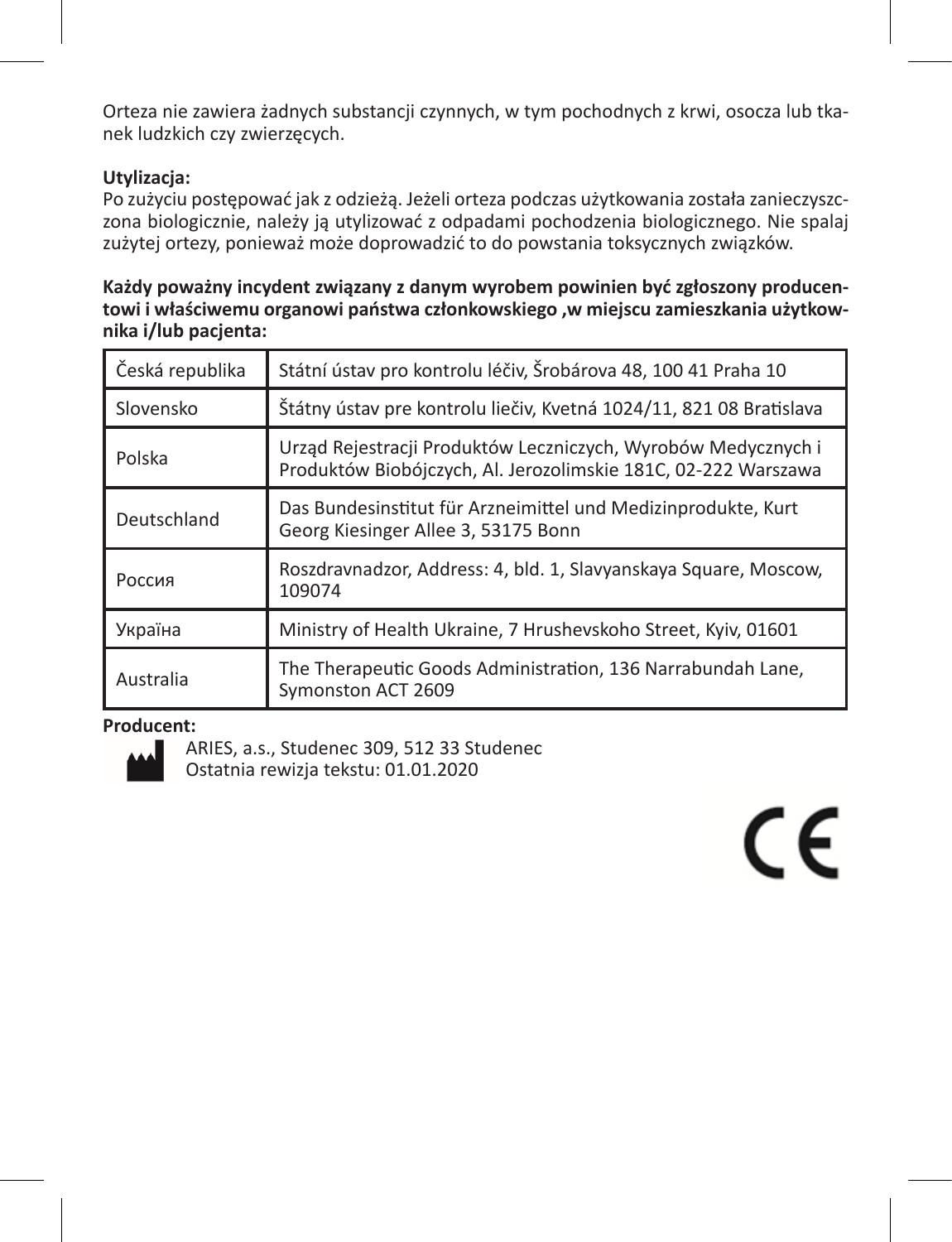# **(CZ) Vážený zákazníku,**

v rukou držíte zdravotní kolenní ortézu k podpůrné pooperační a poúrazové terapii. Užitné vlastnosti tohoto výrobku podpoříte jeho správným ošetřováním či užíváním.

**Avicenum ORTHO 1500 ortéza kolenní typ 03** je vyrobena technologií plochého pletení. Materiály použité na její výrobu jsou nedráždivé a neobsahují latex. Kolenní ortéza je po stranách vyztužena kovovými dlahami s dvouosým kloubem. V oblasti čéšky je doplněna kruhovou silikonovou pelotou, která zajišťuje mírnou kompresi pately a její správné postavení během pohybu v kolenním kloubu. Ortéza je doplněna v horní a dolní části fixačními páskami na suchý zip. Mechanizmus účinku kolenní ortézy je založen na kompresivním působení v oblasti kolene, čímž dochází k potřebnému terapeutickému efektu. Pro dosažení požadovaného účinku je nutné zvolit správnou velikost. Nejlepšího účinku ortéza dosahuje při fyzické zátěži. Ortéza je vhodná i pro sportovní aktivity. Při delších klidových přestávkách byste měli ortézu sundat. **Avicenum ORTHO 1500 ortéza kolenní typ 03** je zdravotnickým prostředkem určeným k použití v domácím prostředí i u poskytovatelů zdravotních služeb.

# **Název zdravotnického prostředku: Avicenum ORTHO 1500 ortéza kolenní typ 03**

## **Varianty zdravotnického prostředku:**

• oboustranná, pásky, dvouosý kloub, silikonová pelota, vel. XS – 5XL

# **Určený účel použití zdravotnického prostředku:**

Zdravotnický prostředek určený k podpoře kolene při poúrazové a pooperační terapii, zamezení vzniku otoku a slouží jako podpora při ochablosti, zánětu nebo úrazu vazů a šlach kolene. Tato ortéza je vhodná i při sportovní aktivitě jako léčebná nebo preventivní.

**Jak zvolit správnou velikost kolenní ortézy:**

## **Indikace:**

- akutní nebo chronická nestabilita kolene
- doléčení po těžkých nebo méně závažných distorzích kolene (podvrtnutí)
- poúrazový otok kolene
- patelo-femorální bolestivý syndrom
- chondropatie pately
- meniskopatie
- otok kolene při artritídě nebo artróze
- doléčení po operacích a zlomeninách kolene<br>• bolestivé syndromy kolene
- bolestivé syndromy kolene
- prevence úrazu kolene
- nestabilita vazivového aparátu kolene

Pokud kolenní ortézu používáte poprvé, je vhodné její použití konzultovat s ošetřujícím lékařem, příp. aby byl zdravotní stav pravidelně lékařem kontrolován.

## **Kontraindikace:**

- onemocnění nebo poranění kůže v oblasti kolene
- akutní mokvající kožní projevy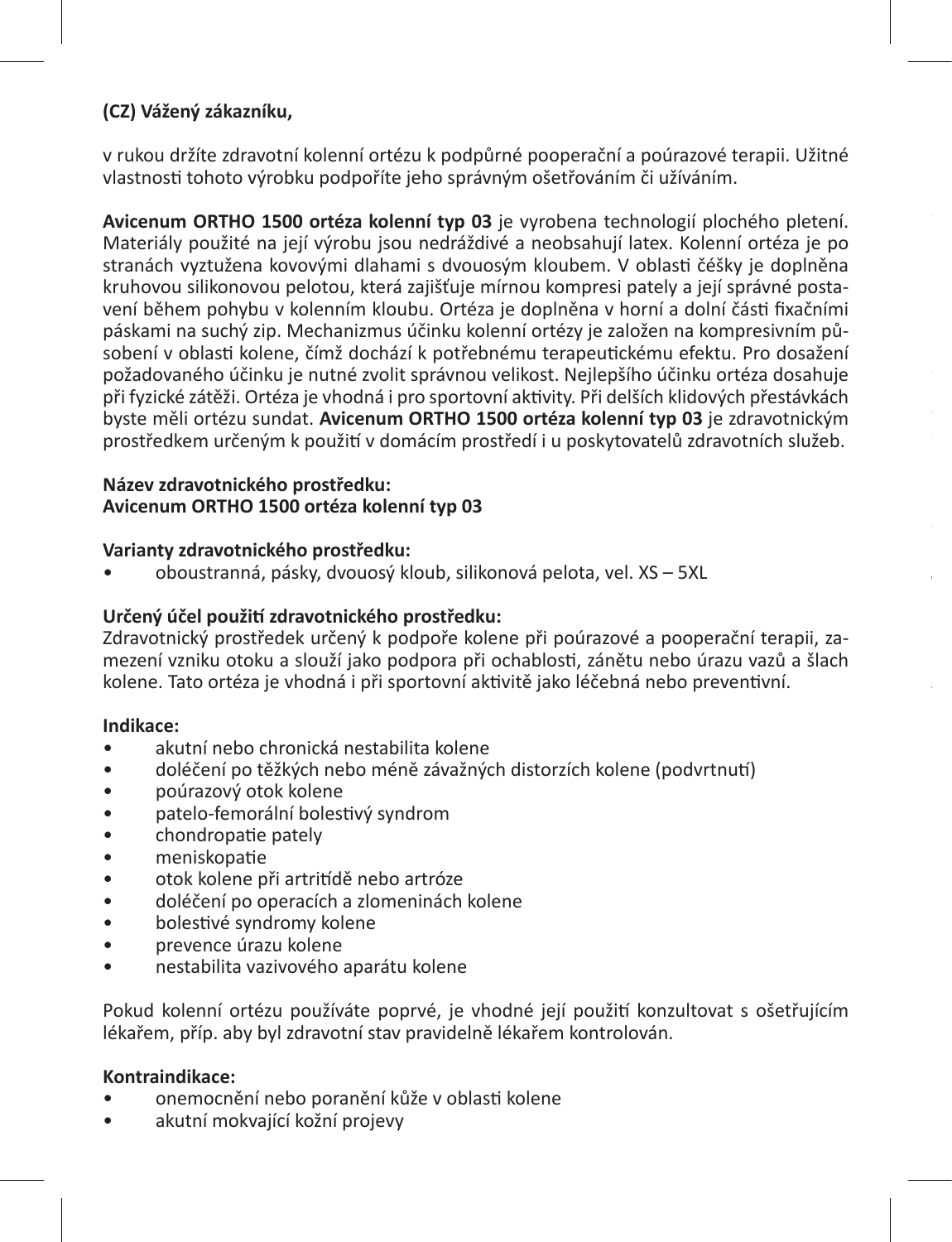- přecitlivělost na použité materiály
- poruchy odtoku lymfy a nespecifické otoky měkkých tkání v oblasti kolene
- poruchy citlivosti končetin, periferní neuropatie (např. při diabetes mellitus nebo křečových žilách)

Vzhledem ke známým kontraindikacím by měl ošetřující lékař zvážit použití kolenní ortézy a posoudit možné riziko s terapeutickým přínosem zdravotnického prostředku.

# **Cílová skupina pacientů:**

Pacienti s nestabilitou kolene, pooperační a poúrazová terapie kolene a dále pacienti s výše zmíněnými indikacemi. Kolenní ortéza je určena k použití na zdravou, neporušenou pokožku. Ortéza je určena pro všechny věkové skupiny a obě pohlaví. Není omezení pro použití v těhotenství.

# **Vedlejší účinky:**

Vedlejší účinky se mohou projevit především při nesprávně zvolené velikosti nebo při používání kolenní ortézy mimo zátěž. U příliš pevně upnuté kolenní ortézy může dojít k otlakům, zhoršení prokrvení vlivem stlačení cév nebo zhoršení citlivosti přílišným stlačením nervů. U vnímavých a přecitlivělých jedinců může dojít k iritaci pokožky (zarudnutí, svědění, tvorba puchýřků) v místě kontaktu s materiálem, ze kterého je kolenní ortéza vyrobena.

# **Jak zvolit správnou velikost kolenní ortézy:**

Pro dosažení požadovaného účinku je nutné zvolit správnou velikost. Velikost lze určit pouze změřením obvodů končetiny v místech označených na obrázku.

# **Upozornění:**

Jakékoliv otoky či nestability kolene by měl posoudit lékař. Pokud jste otoky či nestability kolene pozorovali poprvé, poraďte se před používáním kolenní ortézy s Vaším lékařem. Nezačínejte samoléčbu kolenní ortézou, pokud neznáte příčinu otoku či nestability kolene. Kombinaci s jinými zdravotnickými prostředky (např. s kompresivními punčochami) je nutné vždy konzultovat s Vaším ošetřujícím lékařem.

- k měření používejte krejčovský metr
- měřte vestoje, nejlépe ráno po probuzení
- požádejte o pomoc druhou osobu
- naměřené hodnoty se v průběhu léčby mohou měnit ověřte vždy správnou velikost před použitím nového balení kolenní ortézy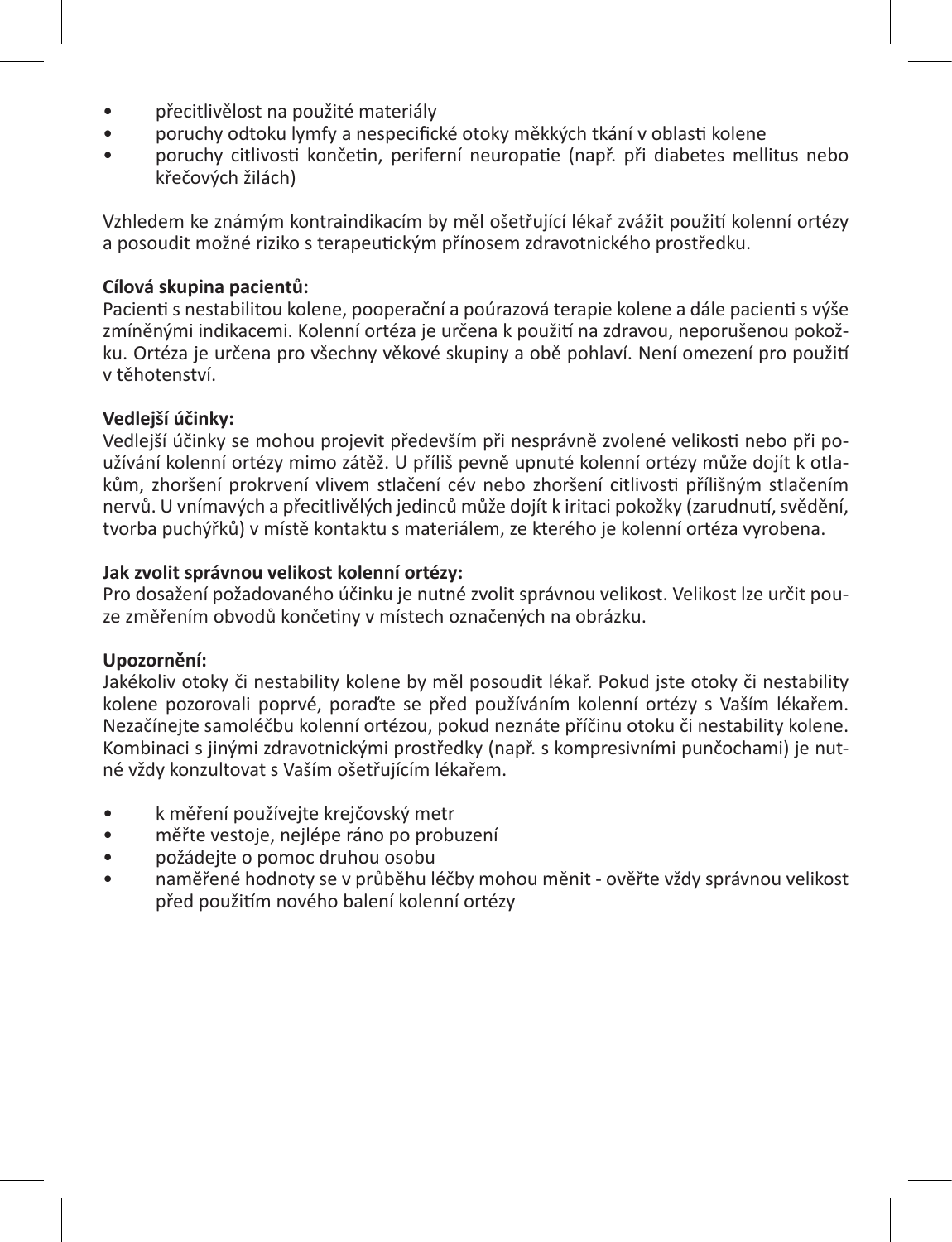|            | Obvod 18 cm nad stře-<br>dem kolenního kloubu | Obvod 13 cm pod stře-<br>dem kolenního kloubu |  |
|------------|-----------------------------------------------|-----------------------------------------------|--|
| XS         | $38 - 41$                                     | $28 - 31$                                     |  |
| s          | $41 - 44$                                     | $31 - 34$                                     |  |
| м          | $44 - 47$                                     | $34 - 37$                                     |  |
| L          | $47 - 50$                                     | $37 - 40$                                     |  |
| XL         | $50 - 53$                                     | $40 - 43$                                     |  |
| <b>XXL</b> | $53 - 56$                                     | $43 - 46$                                     |  |
| 3XL        | $56 - 59$                                     | $46 - 49$                                     |  |
| 4XL        | $59 - 62$                                     | $49 - 52$                                     |  |
| 5XL        | $62 - 65$                                     | $52 - 55$                                     |  |



**Pokud jsou naměřené hodnoty na rozhraní dvou velikostí**, zvolte tu větší. Pokud si s volbou velikosti kolenní ortézy nejste jisti, navštivte specializovanou výdejnu zdravotnických potřeb nebo přímo výrobce.

**Pokud se kolenní ortéza obtížně obléká**, navštivte specializovanou výdejnu zdravotnických potřeb a požádejte o ukázku správné techniky navlékání.

## **Správně zvolená velikost:**

- pociťujete znatelný, nikoliv však nepříjemný tlak v oblasti kolene
- kolenní ortéza při chůzi nesjíždí a neshrnuje se
- kolenní ortéza v žádném místě neškrtí

Údaje o velikosti a výrobci najdete na etiketě všité u horního okraje kolenní ortézy.

# **Aplikace kolenní ortézy:**

Ortézu uchopíme za boční kovové výztuhy v jejich horní části a postupným tahem navlékneme na koleno tak, aby kruhová silikonová pelota dosedla přesně na čéšku. Ortézu nikdy nenavlékejte násilím, ale vždy postupně. Nejvhodnější je navlékat ortézu zrána (vsedě) před zátěží. Při navlékání by ortéza neměla být v kontaktu s ostrými předměty (např. šperky) nebo dlouhými nehty.

Ortéza musí být natažena rovnoměrně a bez záhybů, aby došlo k účinnému rozložení tlaku. Následně dotáhněte fixační pásky tak, abyste pociťovali mírný tlak.

Pokud používáte tělovou kosmetiku, vyčkejte s oblékáním ortézy cca 15 min. po aplikaci. V případě viditelného mechanického poškození ortézu dále nenoste a nejlépe vyměňte za novou.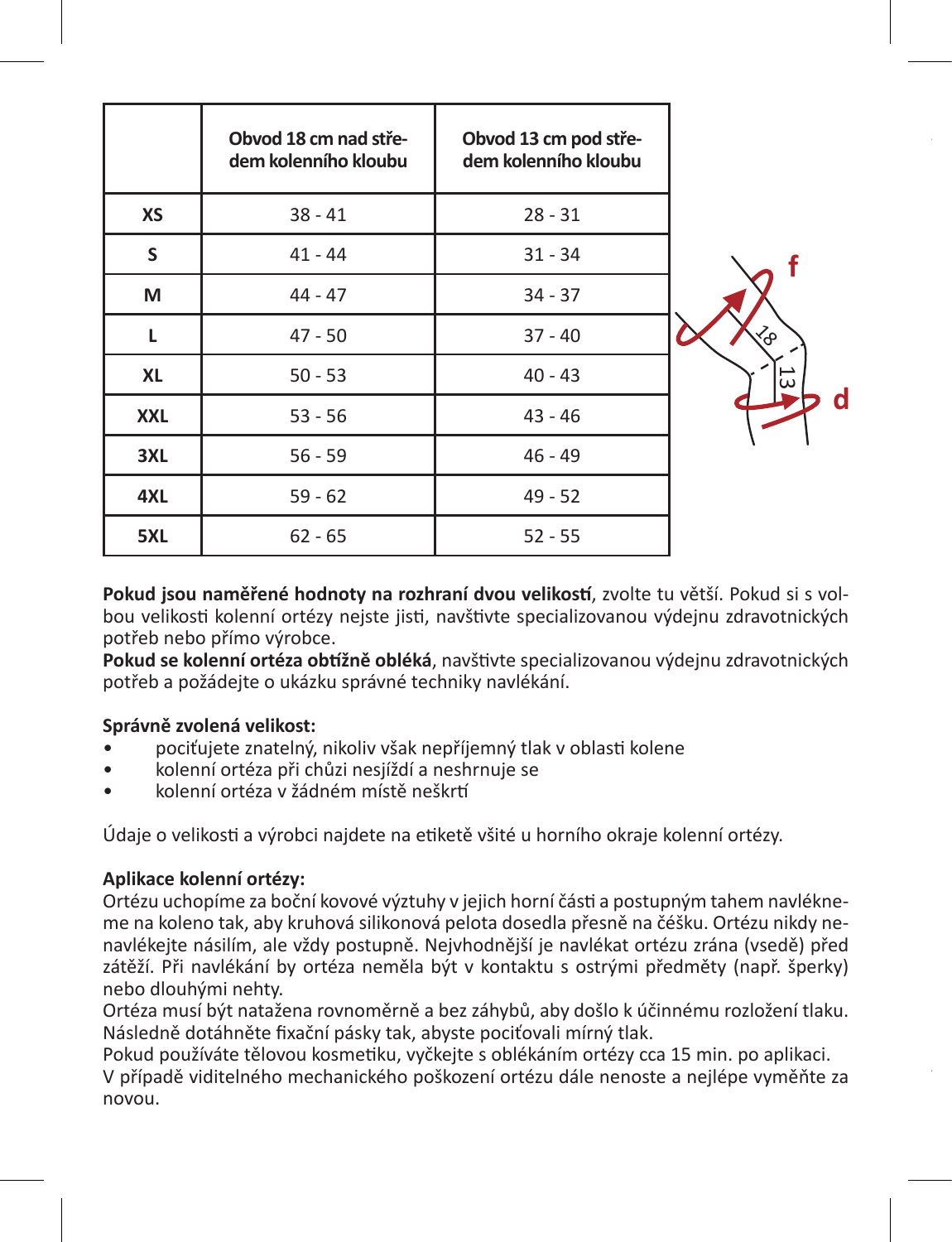# **Ošetřování a údržba:**

**Avicenum ORTHO 1500 ortéza kolenní typ 03** je zdravotnickým prostředkem určeným pro opakované použití jednou osobou. Svou účinnost a bezpečnost si zachovává po dobu 12-ti měsíců od prvního použití při dodržení následujících pravidel:

- kolenní ortézu lze po vyjmutí dlahy s dvouosým kloubem prát v pračce (maximální teplota praní 30 °C, mírný postup) mýdlovým roztokem nebo speciálním přípravkem pro praní kompresivních punčoch a bandáží, v ochranném obalu (prací sáček)
- nepoužívejte aviváž
- nepoužívejte odstřeďování, mokrou kolenní ortézu vymačkejte mezi dvěma ručníky
- sušte ve vodorovné poloze mimo přímý zdroj tepla (radiátor, slunce)
- kolenní ortézu nežehlete
- maximální možný počet pracích cyklů je 120
- skladujte v suchu a v temnu, nejlépe v originálním obalu
- do kolenní ortézy nijak mechanicky nezasahujte, neopravujte místa poškozená používáním, nenastřihávejte okraje
- zvýšenou pozornost věnujte suchým zipům:
	- -pokud suchý zip přijde do přímého kontaktu s pleteninou, může dojít k jejímu poškození
	- -pokud se suchý zip dostává do styku s jinými materiály (tkaniny, textilní vlák na, nečistoty), může dojít k jeho částečnému nebo úplnému znehodnocení a ztrátě funkčnosti
- kolenní ortéza nesmí přijít do styku s organickými rozpouštědly, bělícími přípravky

Zdravotnický prostředek smí být bezpečně používán 24 měsíců od data výroby. Toto datum je součástí šarže zdravotnického prostředku, které je vyjádřeno ve formátu RR/MM-1234567, kde RR znamená rok a MM měsíc výroby.

# **Ošetřovací symboly:**

网络皮肉 **个 茶** 《 Nepoužívat aviváž

# **Kdy nepoužívat:**

Zdravotnický prostředek ihned přestaňte používat pokud:

- se objeví známky mechanického poškození (ortézu vyměňte za novou)
- pozorujete zhoršení zdravotního stavu, které by mohlo mít souvislost s používáním kolenní ortézy - v takovém případě se poraďte se svým ošetřujícím lékařem

# **Složení:**

60 % PAD Nylon, 21 % elastan LYCRA®, 19 % PES Polyester, bavlněné froté, silikon, kov

Tento zdravotnický prostředek neobsahuje léčivou látku, včetně derivátů lidské krve nebo plazmy, tkáně nebo buňky lidského původu nebo jejich deriváty, tkáně nebo buňky zvířecího původu nebo jejich deriváty.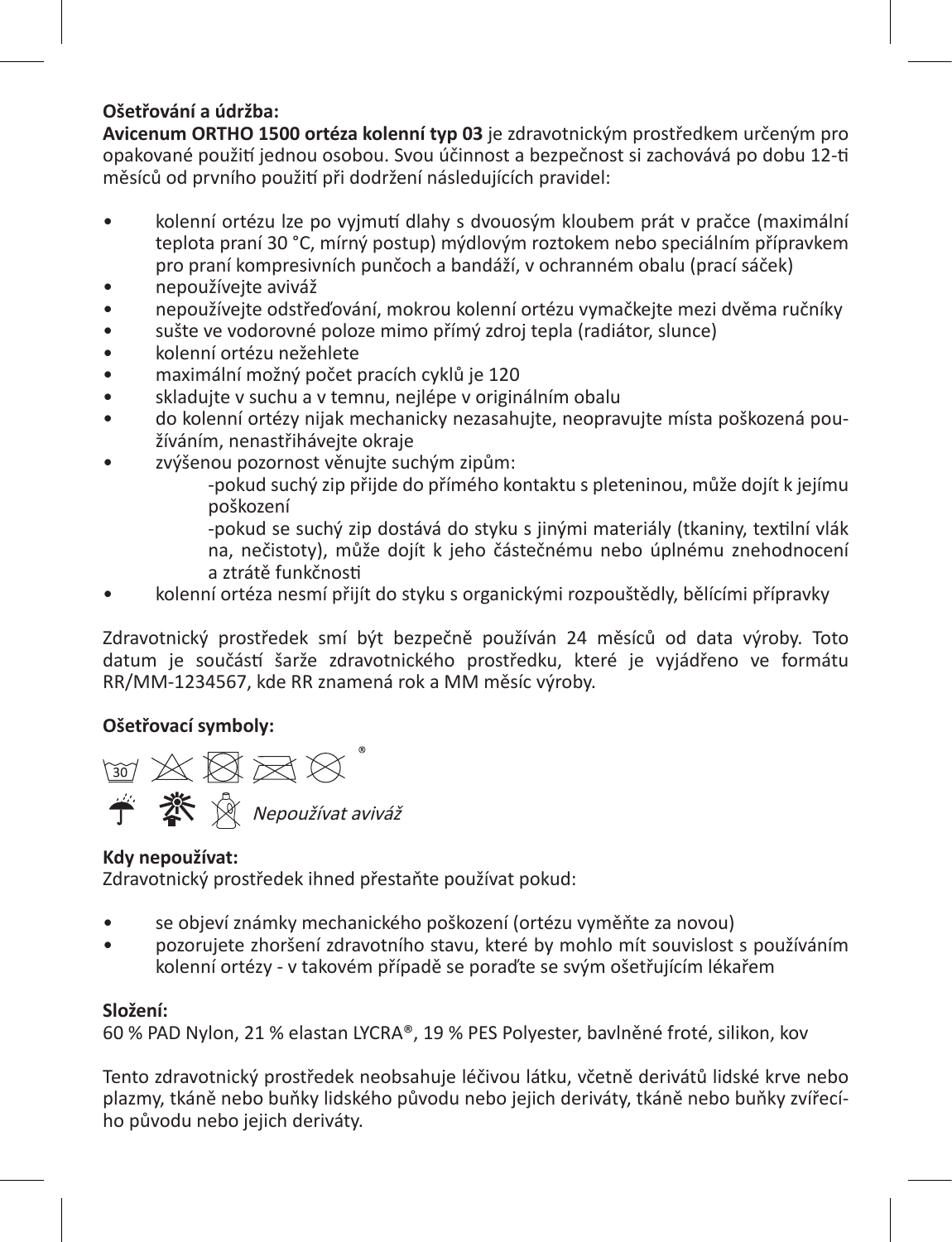# **Likvidace:**

Kolenní ortézu je možno likvidovat s běžným komunálním odpadem, případně odložit do kontejneru určeného na textil. Ačkoliv je výrobek určen pro použití na neporušenou pokožku, není vyloučeno, že během používání došlo ke kontaminaci tělními tekutinami. V takovém případě by měla být kolenní ortéza zlikvidována jako infekční materiál.

Použitý materiál není toxický, pokud nedojde k jeho hoření. Použitou ortézu nikdy nespalujte.

**Jakákoliv závažná nežádoucí příhoda, ke které došlo v souvislosti s dotčeným prostředkem, by měla být hlášena výrobci a příslušnému orgánu členského státu, v němž je uživatel a/nebo pacient usazen:**

| Česká republika | Státní ústav pro kontrolu léčiv, Šrobárova 48, 100 41 Praha 10                                                                  |  |
|-----------------|---------------------------------------------------------------------------------------------------------------------------------|--|
| Slovensko       | Štátny ústav pre kontrolu liečiv, Kvetná 1024/11, 821 08 Bratislava                                                             |  |
| Polska          | Urząd Rejestracji Produktów Leczniczych, Wyrobów Medycznych i<br>Produktów Biobójczych, Al. Jerozolimskie 181C, 02-222 Warszawa |  |
| Deutschland     | Das Bundesinstitut für Arzneimittel und Medizinprodukte, Kurt<br>Georg Kiesinger Allee 3, 53175 Bonn                            |  |
| Россия          | Roszdravnadzor, Address: 4, bld. 1, Slavyanskaya Square, Moscow,<br>109074                                                      |  |
| Україна         | Ministry of Health Ukraine, 7 Hrushevskoho Street, Kyiv, 01601                                                                  |  |
| Australia       | The Therapeutic Goods Administration, 136 Narrabundah Lane,<br>Symonston ACT 2609                                               |  |

CE

## **Výrobce:**



ARIES, a.s., Studenec 309, 512 33 Studenec Datum poslední revize textu: 01.01.2020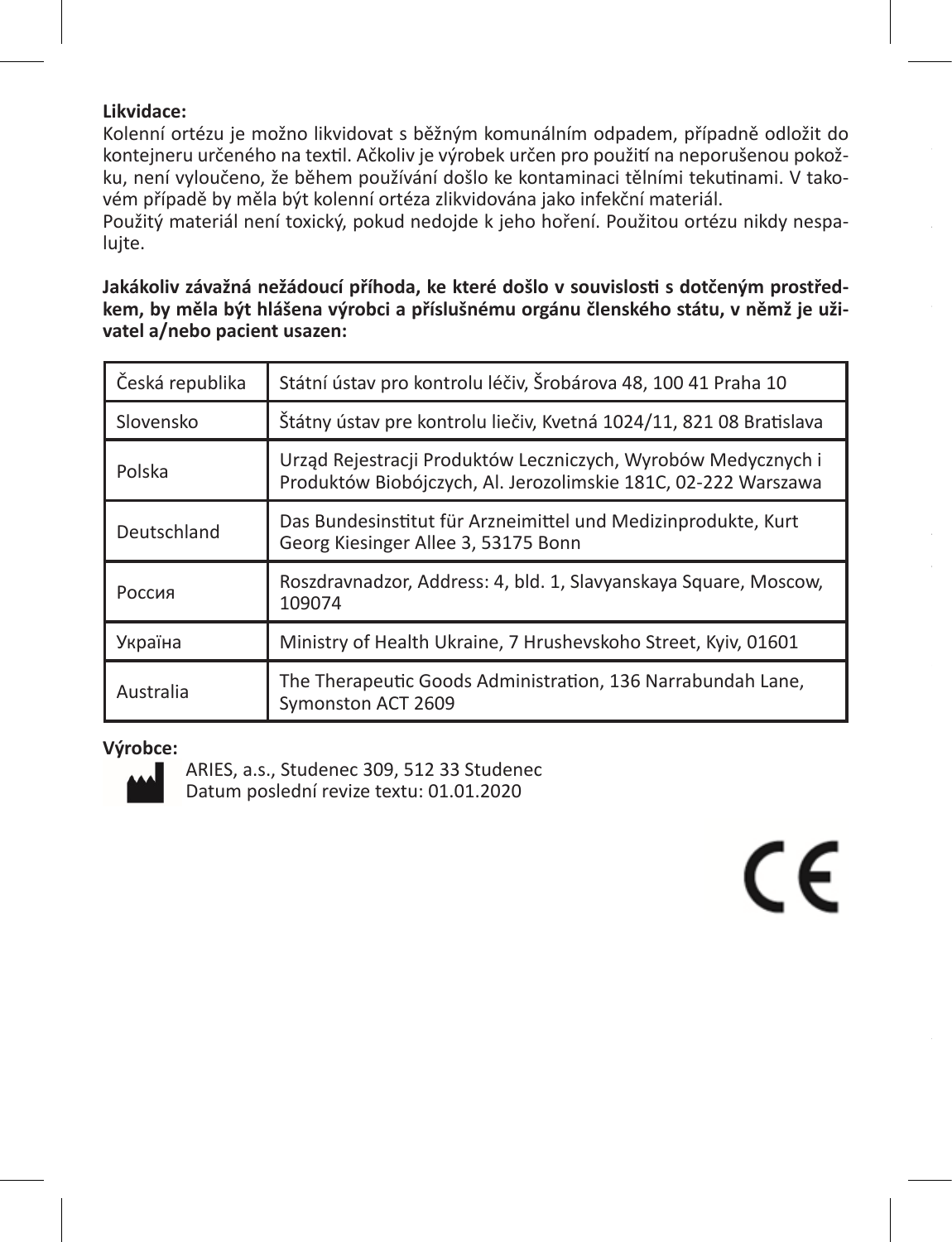# **(SK) Vážený zákazník,**

V rukách držíte zdravotnú kolennú ortézu na podpornú pooperačnú a poúrazovú terapiu. Úžitkové vlastnosti tohoto výrobku podporíte jeho správnym ošetrovaním či používaním.

**Avicenum ORTHO 1500 ortéza kolenná typ 03** je vyrobená technológiou plochého pletenia. Materiály použité na jej výrobu sú nedráždivé a neobsahujú latex. Kolenná ortéza je po stranách vystužená kovovými dlahami s dvojosovým kĺbom. V oblasti jabĺčka je doplnená kruhovou silikónovou pelotou, ktorá zaisťuje miernu kompresiu pately a jej správne postavenie počas pohybu v kolennom kĺbe. Ortéza je doplnená v hornej a dolnej časti fixačnými páskami na suchý zips. Mechanizmus účinku kolennej ortézy je založený na kompresívnom pôsobení v oblasti kolena, čím dochádza k potrebnému terapeutickému efektu. Pre dosiahnutie požadovaného účinku je nutné zvoliť správnu veľkosť. Najlepší účinok dosahuje ortéza pri fyzickej záťaži. Ortéza je vhodná aj pre športové aktivity. Pri dlhších kľudových prestávkach by ste mali ortézu zložiť. **Avicenum ORTHO 1500 ortéza kolenná typ 03** je zdravotníckou pomôckou určenou na použitie v domácom prostredí aj u poskytovateľov zdravotných služieb.

#### **Názov zdravotníckej pomôcky: Avicenum ORTHO 1500 ortéza kolenná typ 03**

# **Varianty zdravotníckej pomôcky:**

• obojstranná, pásky, dvojosý kĺb, silikónová pelota, veľ. XS – 5XL

# **Určený účel použitia zdravotníckej pomôcky:**

Zdravotnícka pomôcka určená na podporu kolena pri poúrazovej a pooperačnej terapii, zamedzenie vzniku opuchu a slúži ako podpora pri ochabnutosti, zápalu alebo úraze väzov a šliach kolena. Táto ortéza je vhodná aj pri športovej aktivite ako liečebná alebo preventívna.

## **Indikácie:**

- akútna alebo chronická nestabilita kolena
- doliečenie po ťažkých alebo menej závažných distorziách kolena (podvrtnutie)
- poúrazový opuch kolena
- patelo-femorálny bolestivý syndróm
- chondromalácia pately
- meniskopatia
- opuch kolena pri artritíde alebo artróze
- doliečenie po operáciách a zlomeninách kolena
- bolestivé syndrómy kolena
- prevencia úrazu kolena
- nestabilita väzivového aparátu kolena

Ak kolennú ortézu používate prvýkrát, je vhodné jej použitie konzultovať s ošetrujúcim lekárom, príp. aby bol zdravotný stav pravidelne lekárom kontrolovaný.

## **Kontraindikácie:**

• ochorenie alebo poranenie kože v oblasti kolena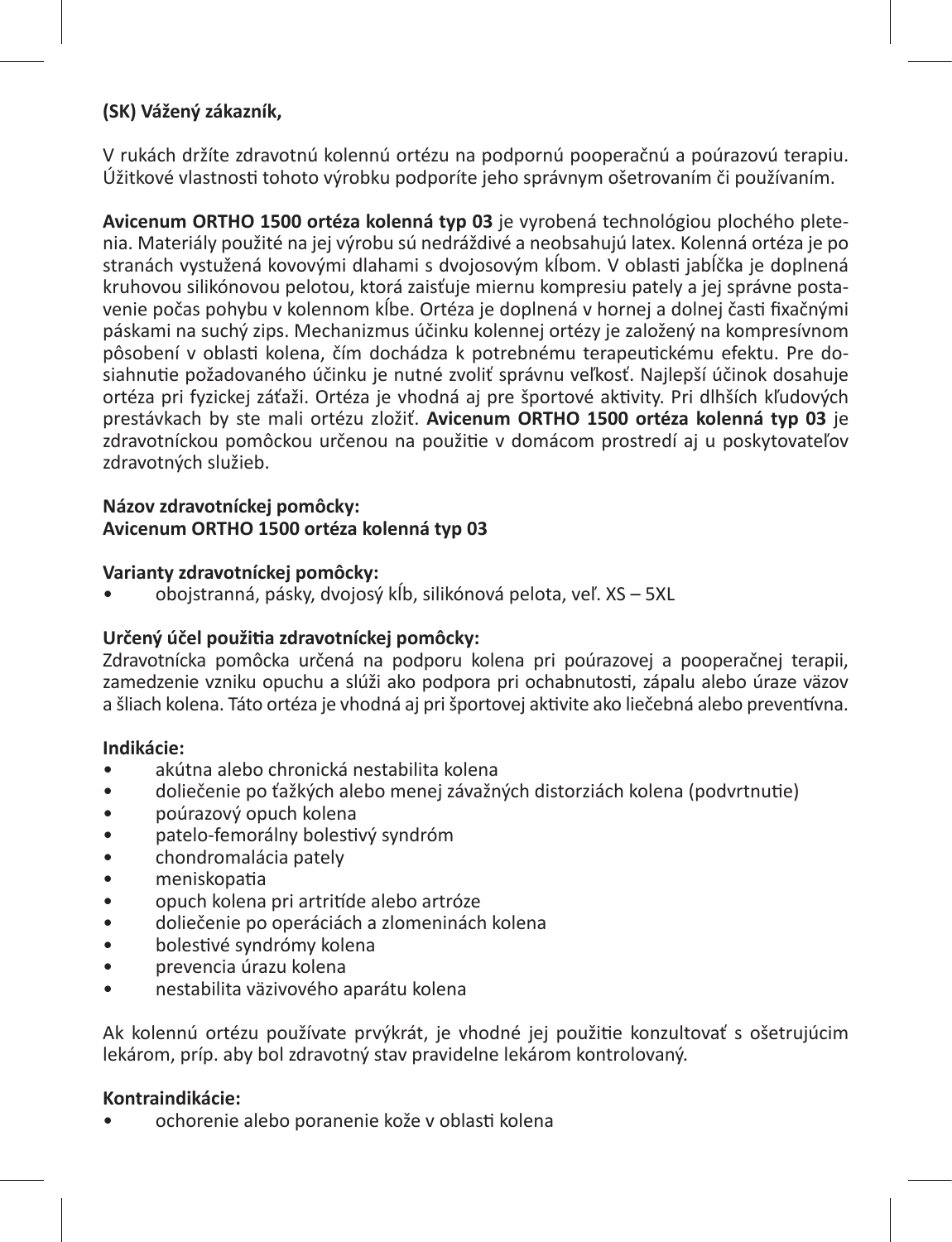- akútne mokvajúce kožné prejavy
- precitlivenosť na použité materiály
- poruchy odtoku lymfy a nešpecifické opuchy mäkkých tkanív v oblasti kolena
- poruchy citlivosti končatín, periférna neuropatia (napr. pri diabetes mellitus alebo kŕčových žilách)

Vzhľadom k známym kontraindikáciám by mal ošetrujúci lekár zvážiť použitie kolennej ortézy a posúdiť možné riziko s terapeutickým prínosom zdravotníckej pomôcky.

# **Cieľová skupina pacientov:**

Pacienti s nestabilitou kolena, pooperačná a poúrazová terapia kolena a ďalej pacienti s vyššie spomínanými indikáciami. Kolenná ortéza je určená na použitie na zdravú, neporušenú pokožku. Ortéza je určená pre všetky vekové skupiny a obe pohlavia. Nie je obmedzenie pre použitie v tehotenstve.

#### **Vedľajšie účinky:**

Vedľajšie účinky sa môžu prejaviť predovšetkým pri nesprávne zvolenej veľkosti alebo pri používaní kolennej ortézy mimo záťaž. Pri príliš pevne zatiahnutej kolennej ortéze môže dôjsť k otlakom, zhoršeniu prekrvenia vplyvom stlačenie ciev alebo k zhoršeniu citlivosti prílišným stlačením nervov. U vnímavých a precitlivených jedincov môže dôjsť k iritácii pokožky (začervenanie, svrbenie, tvorba pľuzgierikov) v mieste kontaktu s materiálom, z ktorého je kolenná ortéza vyrobená.

#### **Ako vybrať správnu veľkosť kolennej ortézy :**

Pre dosiahnutie požadovaného účinku je nutné zvoliť správnu veľkosť. Veľkosť sa dá určiť len zmeraním obvodov končatiny v miestach označených na obrázku.

#### **Upozornenie:**

Akékoľvek opuchy či nestability kolena by mal posúdiť lekár. Ak ste opuchy či nestability kolena spozorovali prvýkrát, poraďte sa pred používaním kolennej ortézy s Vašim lekárom. Nezačínajte samoliečbu kolennou ortézou, ak nepoznáte príčinu opuchu či nestability kolena. Kombináciu s inými zdravotníckymi pomôckami (napr. s kompresívnymi pančuchami) je nutné vždy konzultovať s Vašim ošetrujúcim lekárom.

- k meraniu používajte krajčírsky meter
- merajte postojačky, najlepšie ráno po prebudení
- požiadajte o pomoc druhú osobu
- namerané hodnoty sa v priebehu liečby môžu meniť overte vždy správnu veľkosť pred použitím nového balenia kolennej ortézy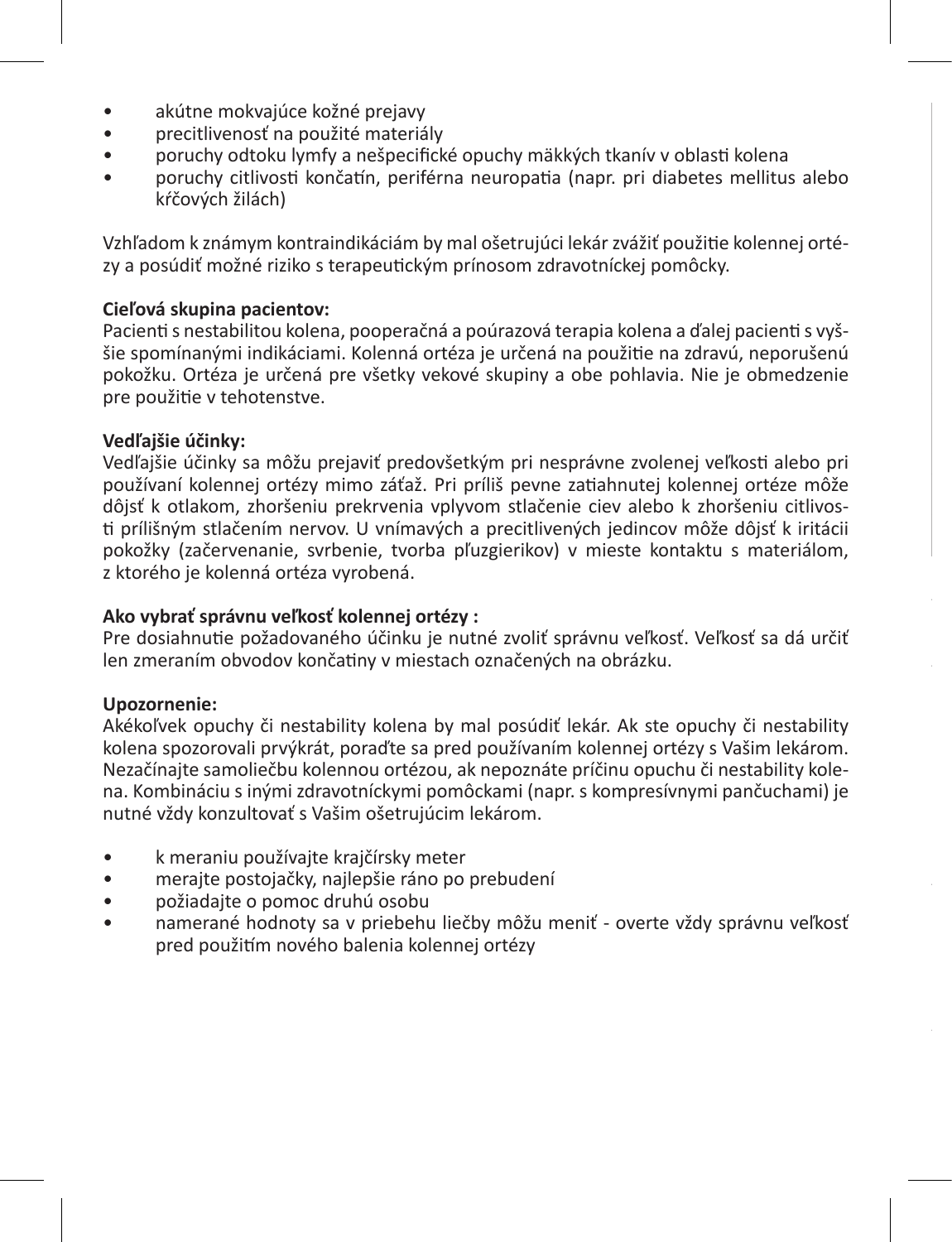|            | Obvod 18 cm<br>nad stredom<br>kolenného kĺbu | Obvod 13 cm<br>pod stredom<br>kolenného kĺbu |
|------------|----------------------------------------------|----------------------------------------------|
| XS         | $38 - 41$                                    | $28 - 31$                                    |
| S          | $41 - 44$                                    | $31 - 34$                                    |
| M          | $44 - 47$                                    | $34 - 37$                                    |
| L          | $47 - 50$                                    | $37 - 40$                                    |
| <b>XL</b>  | $50 - 53$                                    | $40 - 43$                                    |
| <b>XXL</b> | $53 - 56$                                    | $43 - 46$                                    |
| 3XL        | $56 - 59$                                    | $46 - 49$                                    |
| 4XL        | $59 - 62$                                    | $49 - 52$                                    |
| 5XL        | $62 - 65$                                    | $52 - 55$                                    |

**Ak sú namerané hodnoty na rozhraní dvoch veľkostí,** vyberte tú väčšiu. Ak si nie ste istí s voľbou veľkosti kolennej ortézy, navštívte špecializovanú výdajňu zdravotníckych pomôcok alebo priamo výrobcu.

**Ak sa kolenná ortéza ťažko oblieka,** navštívte špecializovanú výdajňu zdravotníckych pomôcok a požiadajte o ukážku správnej techniky navliekania.

## **Správne zvolená veľkosť:**

- pociťujete znateľný, nie však nepríjemný tlak v oblasti kolena
- kolenná ortéza pri chôdzi neschádza a nezhrňuje sa
- kolenná ortéza v žiadnom mieste neškrtí

Údaje o veľkosti a výrobcovi nájdete na etikete všité pri hornom okraji kolennej ortézy.

# **Aplikácia kolennej ortézy:**

Ortézu uchopíme za bočné kovové výstuhy v ich hornej časti a postupným ťahom navlečieme na koleno tak, aby kruhová silikónová pelota dosadla presne na prednú kolennú kosť. Ortézu nikdy nenavliekajte násilím, ale vždy postupne. Najvhodnejšie je navliekať ortézu zrána (posediačky) pred záťažou. Pri navliekaní by ortéza nemala byť v kontakte s ostrými predmetmi (napr. šperky) alebo s dlhými nechtami. Ortéza musí byť natiahnutá rovnomerne a bez záhybov, aby došlo k účinnému rozloženie tlaku. Následne dotiahnite fixačné pásky tak, aby ste pociťovali mierny tlak. Ak používate telovú kozmetiku, počkajte s obliekaním ortézy cca 15 min. po aplikácii. V prípade viditeľného mechanického poškodenia ortézu ďalej nenoste a najlepšie ju vymeňte za novú.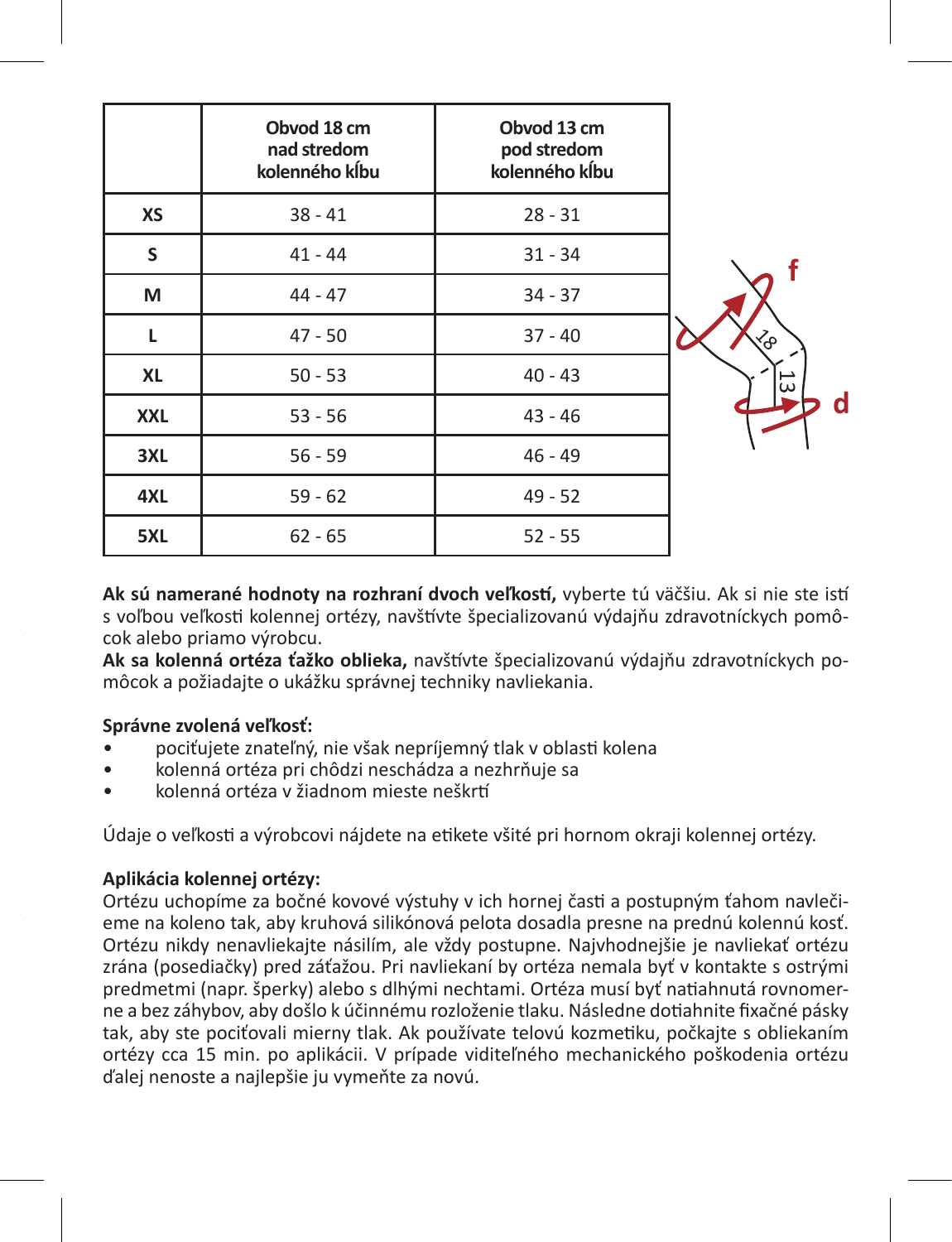# **Ošetrovanie a údržba:**

**Avicenum ORTHO 1500 ortéza kolenná typ 03** je zdravotníckou pomôckou určenou pre opakované použitie jednou osobou. Svoju účinnosť a bezpečnosť si zachováva po dobu 12 tich mesiacov od prvého použitia pri dodržaní nasledujúcich pravidiel:

- kolennú ortézu možno prať v práčke (maximálna teplota prania 30 °C, mierny postup) mydlovým roztokom alebo špeciálnym prípravkom pre pranie kompresívnych pančúch a bandáží, v ochrannom obale (pracie vrecko)
- nepoužívajte aviváž
- nepoužívajte odstreďovanie, mokrú kolennú ortézu vysušte medzi dvoma uterákmi
- sušte vo vodorovnej polohe mimo priamy zdroj tepla (radiátor, slnko)
- kolennú ortézu nežehlite
- maximálny možný počet pracích cyklov je 120
- skladujte v suchu a v tme, najlepšie v originálnom obale
- do kolennej ortézy nijako mechanicky nezasahujte, neopravujte miesta poškodené používaním, nenastrihávajte okraje
- zvýšenú pozornosť venujte suchým zipsom:
	- ak suchý zips príde do priameho kontaktu s pleteninou, môže dôjsť k jej po škodeniu

**je používateľ a/alebo pacient usadený:**

- ak sa suchý zips dostáva do styku s inými materiálmi (tkaniny, textilné vlákna, nečistoty), môže dôjsť k jeho čiastočnému alebo úplnému znehodnoteniu a strate funkčnosti

• kolenná ortéza nesmie prísť do styku s organickými rozpúšťadlami, bieliacimi prípravkami

Zdravotná pomôcka smie byť bezpečne používaná 24 mesiacov od dátumu výroby. Tento dátum je súčasťou šarže zdravotnej pomôcky, a je vyjadrený vo formáte RR/MM-1234567, kde RR znamená rok a MM mesiac výroby.

# **Ošetrovacie symboly:**



# **Kedy nepoužívať:**

Zdravotnícku pomôcku ihneď prestaňte používať ak:

- sa objavia známky mechanického poškodenia (ortézu vymeňte za novú)
- pozorujete zhoršenie zdravotného stavu, ktoré by mohlo mať súvislosť s používaním kolennej ortézy - v takom prípade sa poraďte so svojím ošetrujúcim lekárom

# **Zloženie:**

60 % PAD Nylon, 21 % elastan LYCRA®, 19 % PES Polyester, bavlnené froté, silikón, kov

Táto zdravotnícka pomôcka neobsahuje liečivo, vrátane derivátov ľudskej krvi alebo plazmy, tkanivá alebo bunky ľudského pôvodu alebo ich deriváty, tkanivá alebo bunky živočíšneho pôvodu alebo ich deriváty.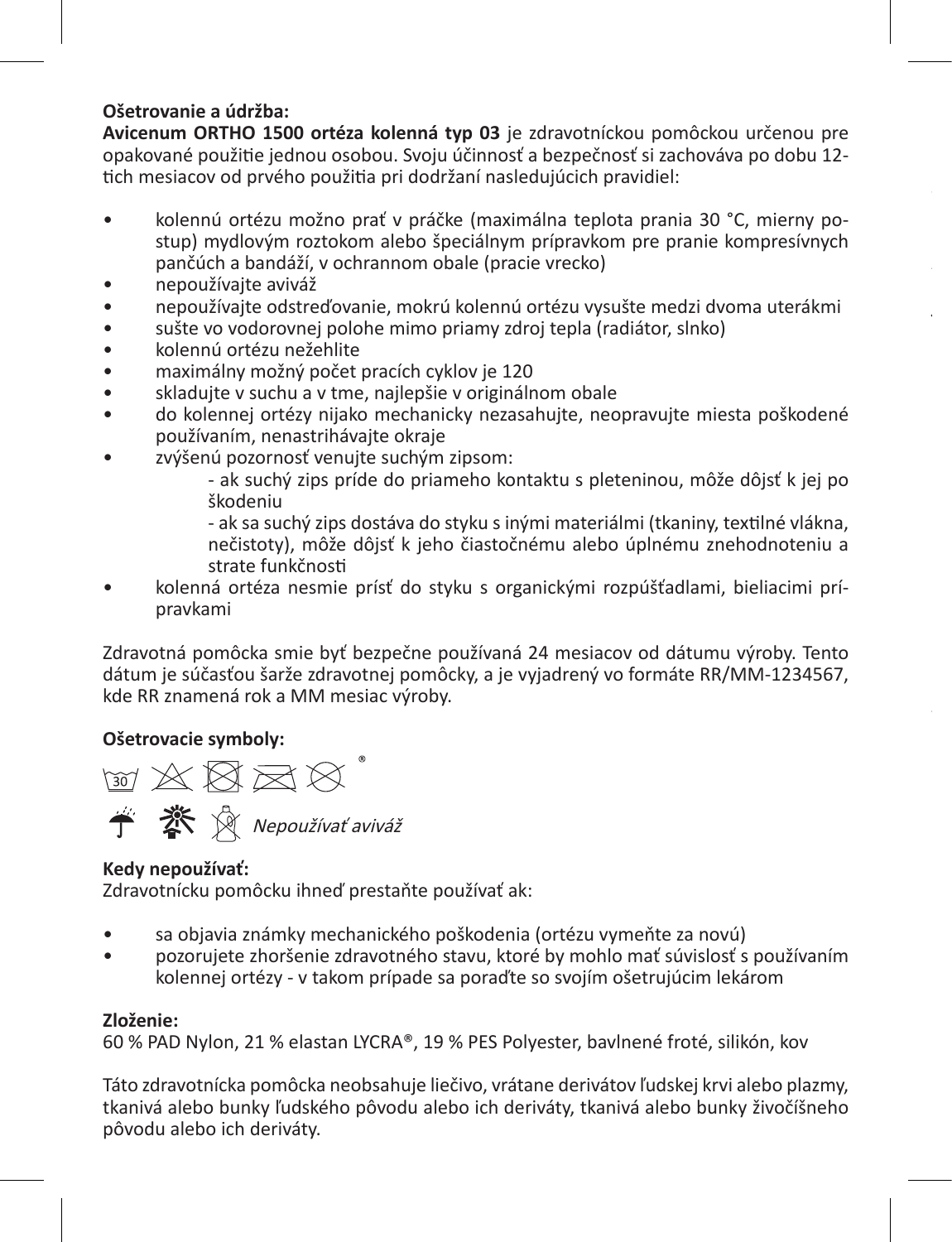# **Likvidácia:**

Kolennú ortézu je možné likvidovať s bežným komunálnym odpadom, prípadne odložiť do kontajnera určeného na textil. Hoci je výrobok určený pre použitie na zdravú, neporušenú pokožku, nie je vylúčené, že počas používania došlo ku kontaminácii telesnými tekutinami. V takom prípade by mala byť kolenná ortéza zlikvidovaná ako infekčný materiál.

Použitý materiál nie je toxický, ak nedôjde k jeho horeniu. Použitú ortézu nikdy nespaľujte.

**Akýkoľvek závažný nežiadúci účinok, ku ktorému došlo v súvislosti s dotknutým prostriedkom, by mal byť hlásený výrobcovi a príslušnému orgánu členského štátu, v ktorom je používateľ a/alebo pacient usadený:**

| Státní ústav pro kontrolu léčiv, Šrobárova 48, 100 41 Praha 10<br>Česká republika    |                                                                                                                                 |
|--------------------------------------------------------------------------------------|---------------------------------------------------------------------------------------------------------------------------------|
| Slovensko                                                                            | Štátny ústav pre kontrolu liečiv, Kvetná 1024/11, 821 08 Bratislava                                                             |
| Polska                                                                               | Urząd Rejestracji Produktów Leczniczych, Wyrobów Medycznych i<br>Produktów Biobójczych, Al. Jerozolimskie 181C, 02-222 Warszawa |
| Deutschland                                                                          | Das Bundesinstitut für Arzneimittel und Medizinprodukte, Kurt<br>Georg Kiesinger Allee 3, 53175 Bonn                            |
| Roszdravnadzor, Address: 4, bld. 1, Slavyanskaya Square, Moscow,<br>Россия<br>109074 |                                                                                                                                 |
| Україна                                                                              | Ministry of Health Ukraine, 7 Hrushevskoho Street, Kyiv, 01601                                                                  |
| Australia                                                                            | The Therapeutic Goods Administration, 136 Narrabundah Lane,<br>Symonston ACT 2609                                               |

# **Výrobca:**



ARIES, a.s., Studenec 309, 512 33 Studenec Dátum poslednej revízie textu: 01.01.2020

# $\epsilon$